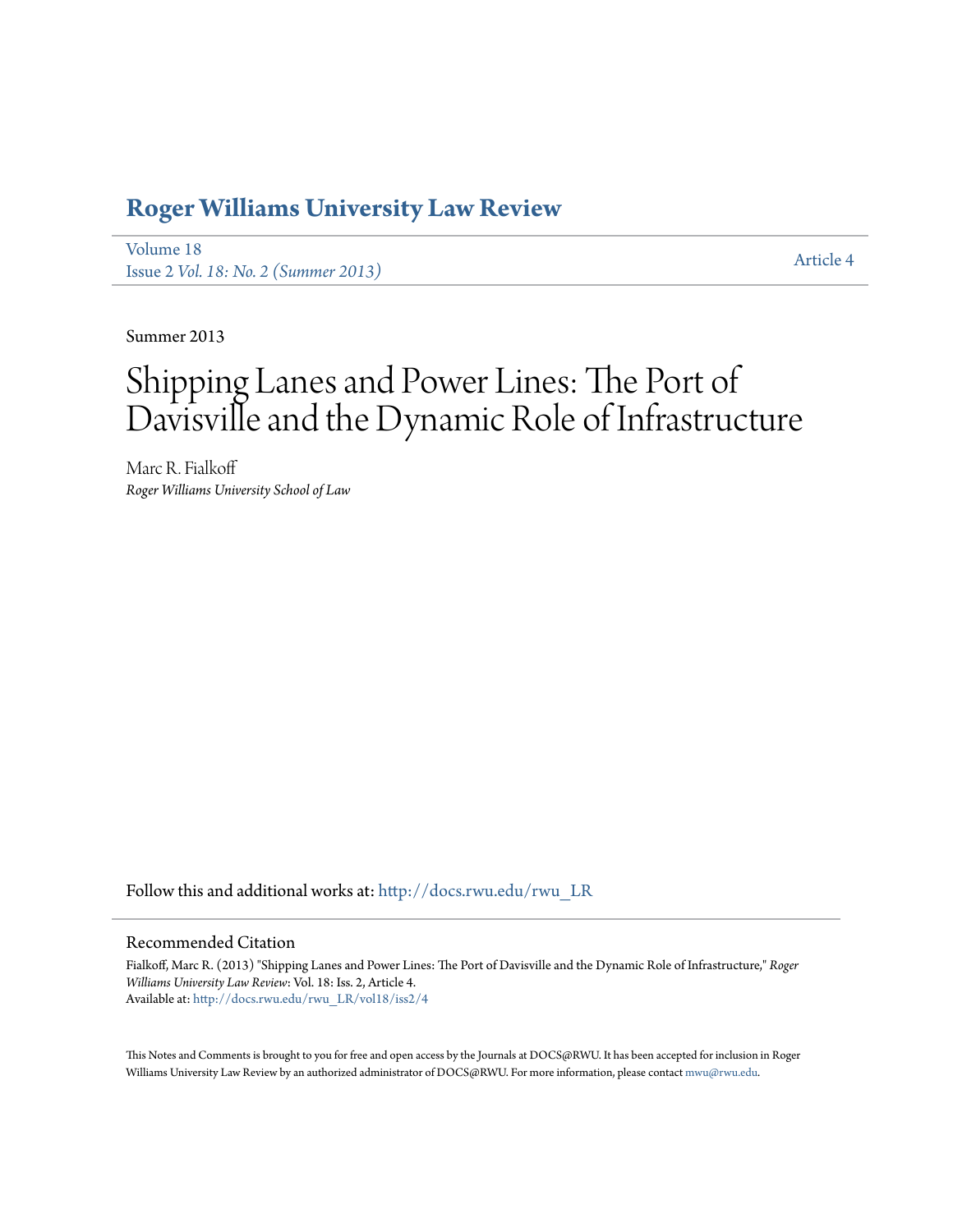# Notes and Comments:

# **Shipping Lanes and Power Lines: The Port of Davisville and the Dynamic Role of Infrastructure.**

#### **Marc R. Fialkoff\***

# "ALL THE PIECES ARE THERE"

The port is a versatile piece of infrastructure that has evolved from its beginning as merely a collection of docks and warehouses to centers of major supply chain operations and renewable energy production.<sup>[1](#page-1-0)</sup> From a European perspective, the port has become

220

<span id="page-1-0"></span> <sup>\*</sup> J.D. Candidate, Roger Williams University School of Law, 2014; B.A. Gettysburg College, 2010; MSc. University of Leeds, 2011. I would like to thank Professor Jonathan Gutoff, William Yost III, the Notes and Comments Editors, and the Articles Editors for their support and assistance during the writing of this comment. Likewise, I would like to thank Mr. Evan Matthews for his time in talking about the Port of Davisville with respect to this piece as well as the US-UK Fulbright Commission for providing the funding to undertake the research for my dissertation which was a spring-board for this piece. On a personal note, I would like to thank Mike Sass Jr. and Andrew Arenge for their moral support through this process and most of all; I would like to thank my parents for their unending support throughout my neverending academic career.

<sup>1.</sup> Marc Fialkoff, Port Centric Logistics, Application at the Humber Ports of Hull and Immingham, at 79 (Sept. 1, 2011) (unpublished MSc dissertation, University of Leeds) (on file with author) [hereinafter Fialkoff, Port Centric Logistics]. The work is also on file with the Institute for Transport Studies (ITS) which uploads all dissertations to the University of Leeds online library (forthcoming).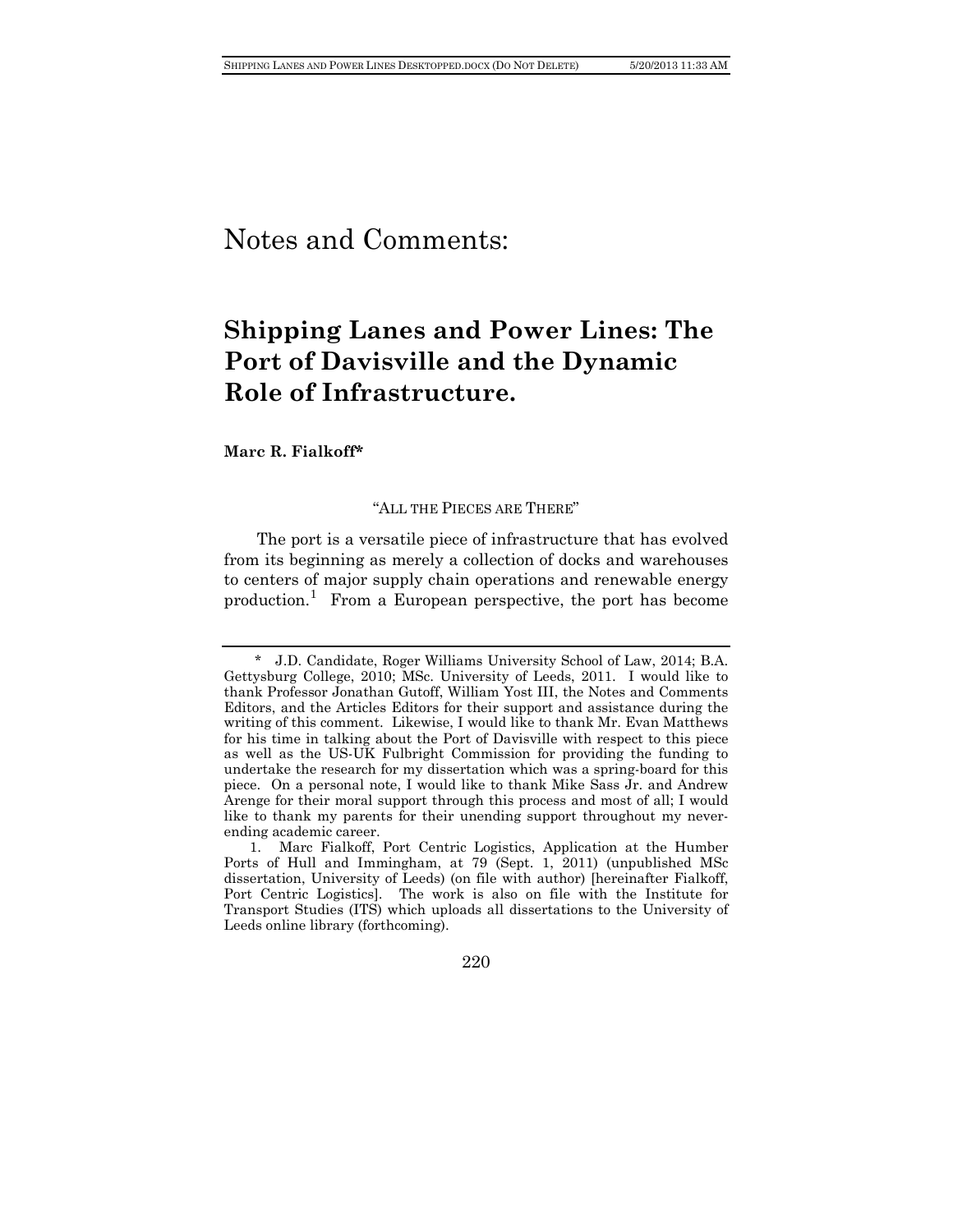an integrated part of transport networks, as well as an engine for economic development.<sup>[2](#page-2-0)</sup> Using the Port of Davisville,<sup>[3](#page-2-1)</sup> located in North Kingstown, Rhode Island, as an illustration, this comment seeks to make new connections between the fields of law, transport, and renewable energy, glean lessons from the United Kingdom and Germany, and demonstrate how to approach new uses for ports that require individuals to "think like a lawyer" while simultaneously "thinking like a planner."

The Port of Davisville is among a class of U.S. ports that are exempt from the Harbor Maintenance Tax  $(HMT)$ .<sup>[4](#page-2-2)</sup> While this exemption has benefited the Port with respect to imports, making the Port the eighth largest<sup>[5](#page-2-3)</sup> automobile importer in North America, does this exemption have greater impact? Can this exemption help develop maritime transportation along the East Coast corridor in line with the aspirations of the Marine Highways program? Can such an exemption play a role in promoting the Davisville facility to be the staging ground for development of a wind farm off the coast of Rhode Island? Or does this exemption and all the aspirations just mentioned cause the Port to run afoul of the Port Preference Clause of the Constitution?[6](#page-2-4)

Part I will analyze the HMT and its tumultuous legal journey to its current iteration and will also explain the circumstances behind Davisville's exemption from the charge.<sup>[7](#page-2-5)</sup> Although some of

<sup>2.</sup> *Id.* at 10.

<span id="page-2-1"></span><span id="page-2-0"></span><sup>3.</sup> The Port of Davisville is located in North Kingstown, Rhode Island (Latitude: 41° 36' 43" N Longitude: 71° 24' 17" W). "The Port of Davisville offers 4,500 linear feet of berthing space, consisting of two piers (each 1,200 feet in length), a bulkhead, 32 ft. controlling depth - mean low water (MLW), on-dock rail, and a 14 acre lay down area." Quonset Business Park, *Quonset Development Corporation: Port Facilities*, http://www.quonset.com /transportation/port-facilities/ (last visited Nov. 2, 2012).

<span id="page-2-2"></span><sup>4.</sup> *See* I.R.C. § 4462(e) (2012) ("No tax shall be imposed under this subchapter on the United States or any agency or instrumentality thereof."); Water Resources Development Act of 1986, Pub. L. No. 99-662 §1401-02. The Harbor Maintenance Tax is a .125 percent *ad valorem tax* on imports or domestic shipments within specific U.S. ports. 26 U.S.C. § 4461(b) (2006).

<span id="page-2-3"></span><sup>5.</sup> *Rhode Island's Port's: Opportunities for Growth*, Slide 83 (Apr. 28, 2011), http://www.makingbusinesseasyri.com

<sup>/</sup>resources/RI-Ports-Opports-fr-Grwth-050311-Report.pdf (last visited Sept. 22, 2012) [hereinafter Martin Associates Report].

<sup>6.</sup> *See* U.S. CONST. art. I, § 9, cl. 6.

<span id="page-2-5"></span><span id="page-2-4"></span><sup>7.</sup> *See* United States v. United States Shoe Corp., 523 U.S. 360 (1998); *see also* Carnival Cruise Lines, Inc. v. United States, 404 F.3d 1312 (Fed. Cir.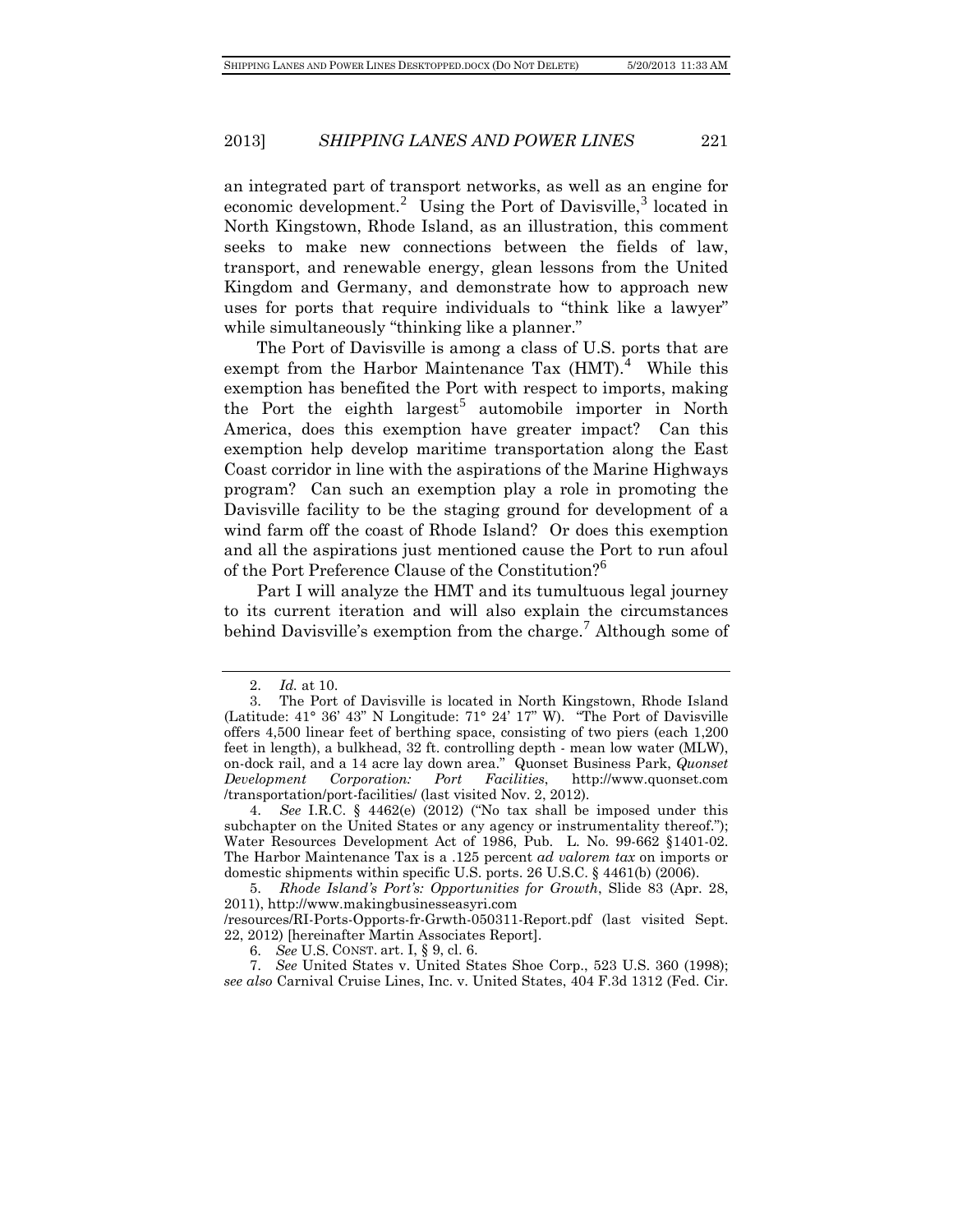the analysis will draw from domestic and international criticism of the HMT, the primary focus of the analysis will center on its legal evolution and attempted rehabilitation<sup>[8](#page-3-0)</sup> after part of the tax was declared unconstitutional in *United States v. United States Shoe Corp.*[9](#page-3-1) The exemption from the charge provides Davisville with unique opportunities, but also precludes the facility from getting federal funds for dredging, which may pose challenges if the Port is to be a staging ground for future projects.<sup>[10](#page-3-2)</sup> In addition to the HMT, this section will briefly explore whether the exemption from the HMT would raise a Port Preference Clause challenge.<sup>[11](#page-3-3)</sup>

Part II of the analysis will explore Davisville's transport infrastructure and its proposed integration into the M-95 Marine Highway Corridor as developed by the Maritime Administration  $("MARAD")$ .<sup>[12](#page-3-4)</sup> Part III will evaluate the port's potential role in offshore wind projects.[13](#page-3-5) Using a case study from the author's dissertation discussing the Port of Hull and its potential use as a staging ground for a wind farm in the North Sea, this article will propose that Davisville is in a unique position to join a small number of facilities that change the port from being a node<sup>[14](#page-3-6)</sup> along the supply chain into a dynamic facility offering sustainable solutions.<sup>[15](#page-3-7)</sup>

<span id="page-3-4"></span>12. The Maritime Administration (MARAD) is an agency within the U.S. Department of Transportation. The agency deals with waterborne transportation within the United States as well as integrating maritime transport with other land based transport operations within the U.S. Maritime Administration, *About Us*: *Maritime Administration,* http://www. marad.dot.gov/about us landing page/about us landing page.htm  $l$  (Last visited Nov. 2, 2012).

<span id="page-3-5"></span>13. Department of Transportation: Maritime Administration, *M-95Marine Highway Corridor*, *available at* http://www.marad.dot.gov/ documents/Marine\_Highway\_Corridors13\_

Sep\_10.pdf (last visited Sept. 22, 2012).

<span id="page-3-7"></span><span id="page-3-6"></span>14. A node is "a point at which subsidiary parts originate or center." MERRIAM WEBSTER'S COLLEGIATE DICTIONARY 840 (11th ed. 2003). In the context of supply chains, node denotes a stop along any given supply chain.

15. *See* Fialkoff, Port Centric Logistics, *supra* note 1, at 79.

<span id="page-3-0"></span><sup>2005).</sup>

<sup>8.</sup> H.R. 1947, 106th Cong. (1999).

<sup>9.</sup> *Shoe*, 523 U.S. at 370.

<sup>10.</sup> Martin Associates Report, *supra* note 5, at Slide 87.

<span id="page-3-3"></span><span id="page-3-2"></span><span id="page-3-1"></span><sup>11.</sup> U.S. CONST. art. 1, § 9, cl. 6 states: "No Preference shall be given by any Regulation of Commerce or Revenue to the Ports of one State over those of another: nor shall Vessels bound to, or from, one State, be obliged to enter, clear, or pay duties in another."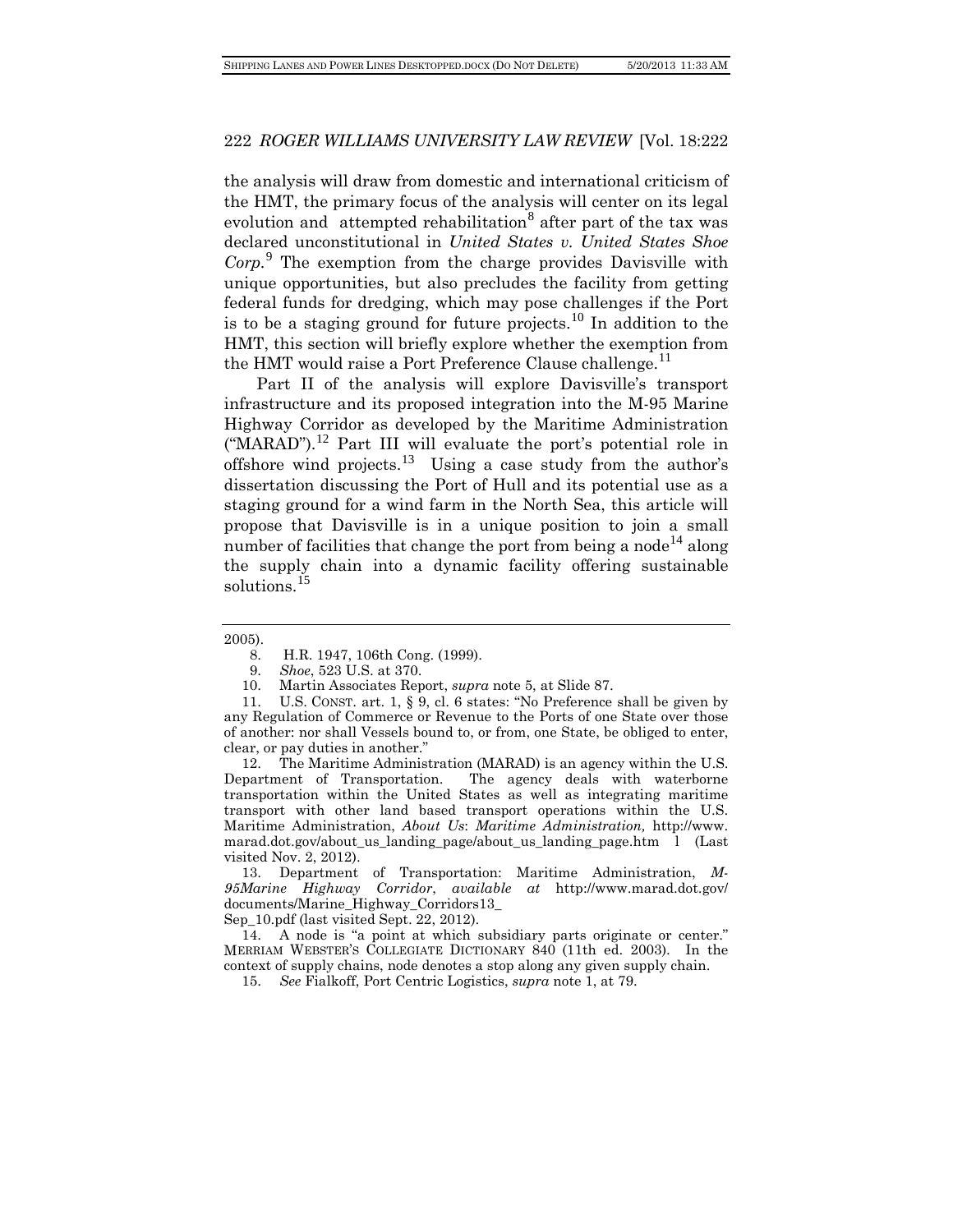Ultimately, this paper first proposes that, while the HMT is a controversial charge in the international and domestic freight field, its impact has been internalized and is, at best, minimal. While challenges from the WTO and the international community loom, domestically, the charge has weathered the constitutional storm and does not pose a significant impact on ports. Second, ports can play a driving force in creating mode shift opportunities to water-borne transport via the inclusion of value added activities and infrastructure development which will entice maritime transport over traditional land based operations. Third, and probably most importantly, the port can play a critical role in developing renewable energy, be it on port grounds or through staging grounds for off-shore wind projects. The U.S. is behind our European counterparts and can glean valuable insight from the administrative and logistical solutions European states such as England and Germany have used with respect to port operation and renewable energy production.

#### I. LEGAL ASPECTS OF THE PORT OF DAVISVILLE

#### A. The Harbor Maintenance Tax

The Davisville facility is unique in that it is exempt from the Harbor Maintenance tax , but why does that make Davisville an interesting case to study with respect to maritime transportation and other proposed activities centered on the facility? This section will unpack the HMT and its development from a proposed tax on cargo to a larger policy debate on domestic infrastructure, international trade policy, and concerns on national freight transportation policy.

#### *1. Brief History and Canadian Frustration*

Prior to the HMT, the federal government paid for dredging of navigational channels while ports and other stakeholders paid for dredging of individual berths and other projects within port facilities.<sup>[16](#page-4-0)</sup> As part of the Water Resources Development Act of 1986 (WRDA), Congress passed the Harbor Maintenance Tax to

<span id="page-4-0"></span><sup>16.</sup> Lawrence Juda & Richard Burroughs, *Dredging Navigational Channels in a Changing Scientific ad Regulatory Environment*, 35 J. MAR. L. & COM. 171, 197-98 (2004).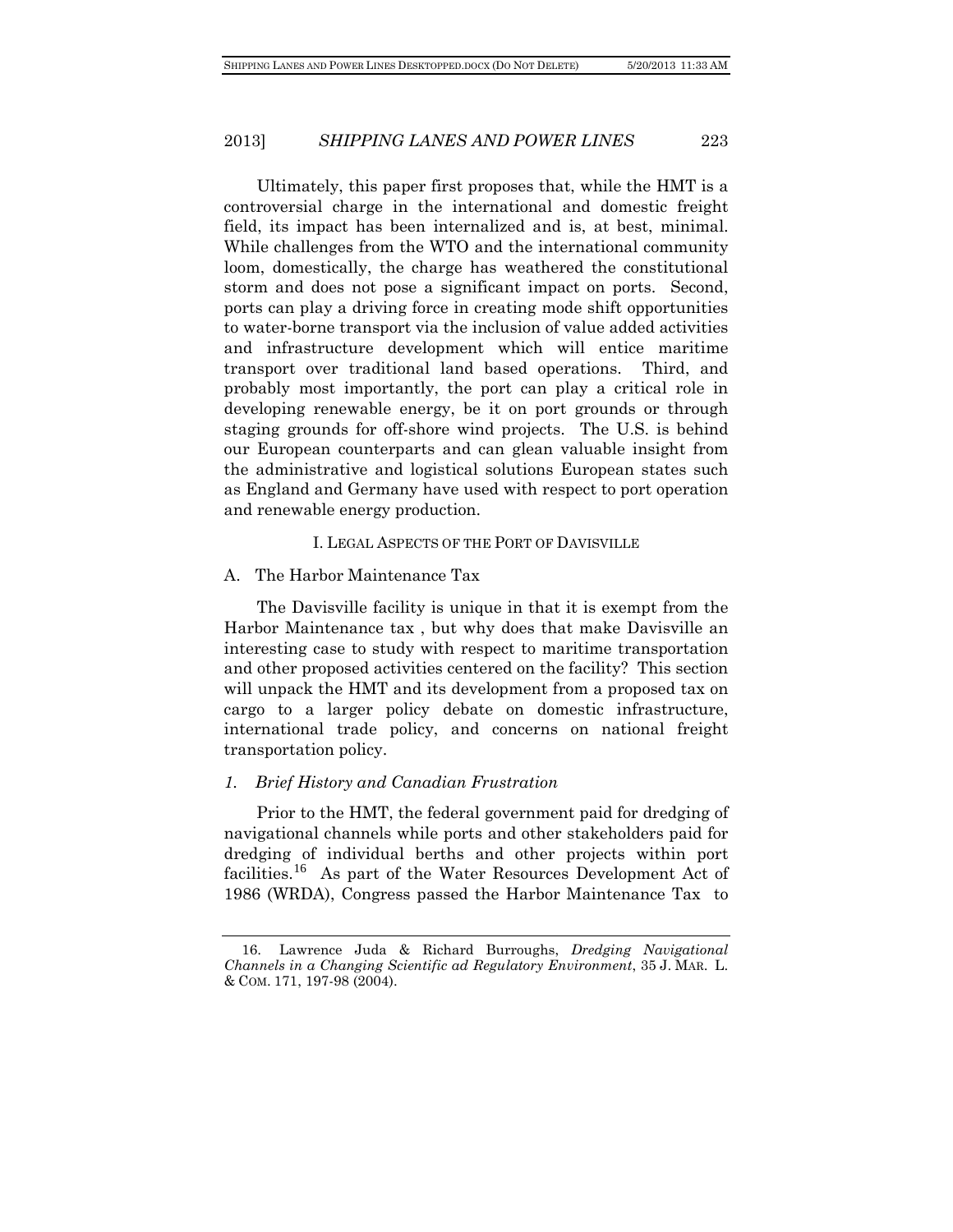facilitate a cost sharing system between the federal government and stakeholders in dredging navigable channels.<sup>[17](#page-5-0)</sup> The tax, originally set at 0.04 percent (later changed to 0.125 percent) is an *ad valorem* tax on all goods imported or exported using U.S. ports.<sup>[18](#page-5-1)</sup> Chapter Nineteen of the Code of Federal Regulations<sup>[19](#page-5-2)</sup> sets out which ports are covered by the act. The HMT is described as an "opt-in" arrangement where federal approval of a channel is necessary, with such channel or system of waterway being maintained by the Army Corps of Engineers.<sup>[20](#page-5-3)</sup>

From the outset, the HMT was perceived to be an economic detriment, rather than a benefit that could help maintain the nation's waterways.<sup>[21](#page-5-4)</sup> For example, in 1988, MARAD calculated that approximately 4.8 million tons of cargo was diverted from U.S. ports to Canadian ports because of the HMT.<sup>[22](#page-5-5)</sup> Ports such as Montreal and Vancouver were benefiting from the cargo diversion while northern ports such as Boston, Seattle, and Tacoma were losing freight volume as a result of the  $\text{tax.}^{23}$  $\text{tax.}^{23}$  $\text{tax.}^{23}$  In addition to the transport impacts, it has been argued that the revenues collected from the tax were being held in the Harbor Maintenance Trust Fund, which was established by WRDA, and that the funds were being placed into what could be considered the general budget and not being completely dispersed to harbor projects.<sup>[24](#page-5-7)</sup>

One concern raised was that the HMT was contrary to the principles of the North American Free Trade Agreement ("NAFTA"); specifically, a potential challenge under Chapter

24. *Id.* at 1806-07 & n.426.

<span id="page-5-0"></span><sup>17.</sup> *Id.* at 198; Water Resources Development Act, Pub. L. No. 99-662 §1401-02, 100 Stat. 4082 (1986); *see also* I.R.C. § 4461-62 (2012).

<span id="page-5-1"></span><sup>18.</sup> Howard Schragin, Comment, *U.S. Shoe Corp v. United States: A Victory for U.S.-Canada Maritime Trade*, 19 FORDHAM INT'L L.J. 1764, 1801- 02 (1996) [hereinafter Schragin, *A Victory for U.S.-Canada Maritime Trade*]. *Ad valorem* means "proportional to the value of the thing taxed" as defined by BLACK'S LAW DICTIONARY 60 (9th ed. 2011); Omnibus Budget Reconciliation Act of 1990[, Pub. L. No. 101-508,](http://www.law.cornell.edu/jureeka/index.php?doc=USPubLaws&cong=101&no=508) 10[4 Stat.](http://en.wikipedia.org/wiki/United_States_Statutes_at_Large) 1388 (1990).

<sup>19.</sup> Customs Duties, 19 C.F.R. § 24.24 (2012).

<span id="page-5-3"></span><span id="page-5-2"></span><sup>20.</sup> Email from Evan Matthews, Port Director, Quonset Development Corporation, to Marc Fialkoff, J.D. Candidate, Roger Williams School of Law (Jan. 30, 2013, 03:03 EST) (on file with author) [hereinafter Matthews Email].

<span id="page-5-7"></span><span id="page-5-6"></span><span id="page-5-5"></span><span id="page-5-4"></span><sup>21.</sup> Schragin, *A Victory for U.S.-Canada Maritime Trade, supra* note 18, at 1803-04.

<sup>22.</sup> *Id.* at 1804-05.<br>23. *Id.* at 1805.

<sup>23.</sup> *Id*. at 1805.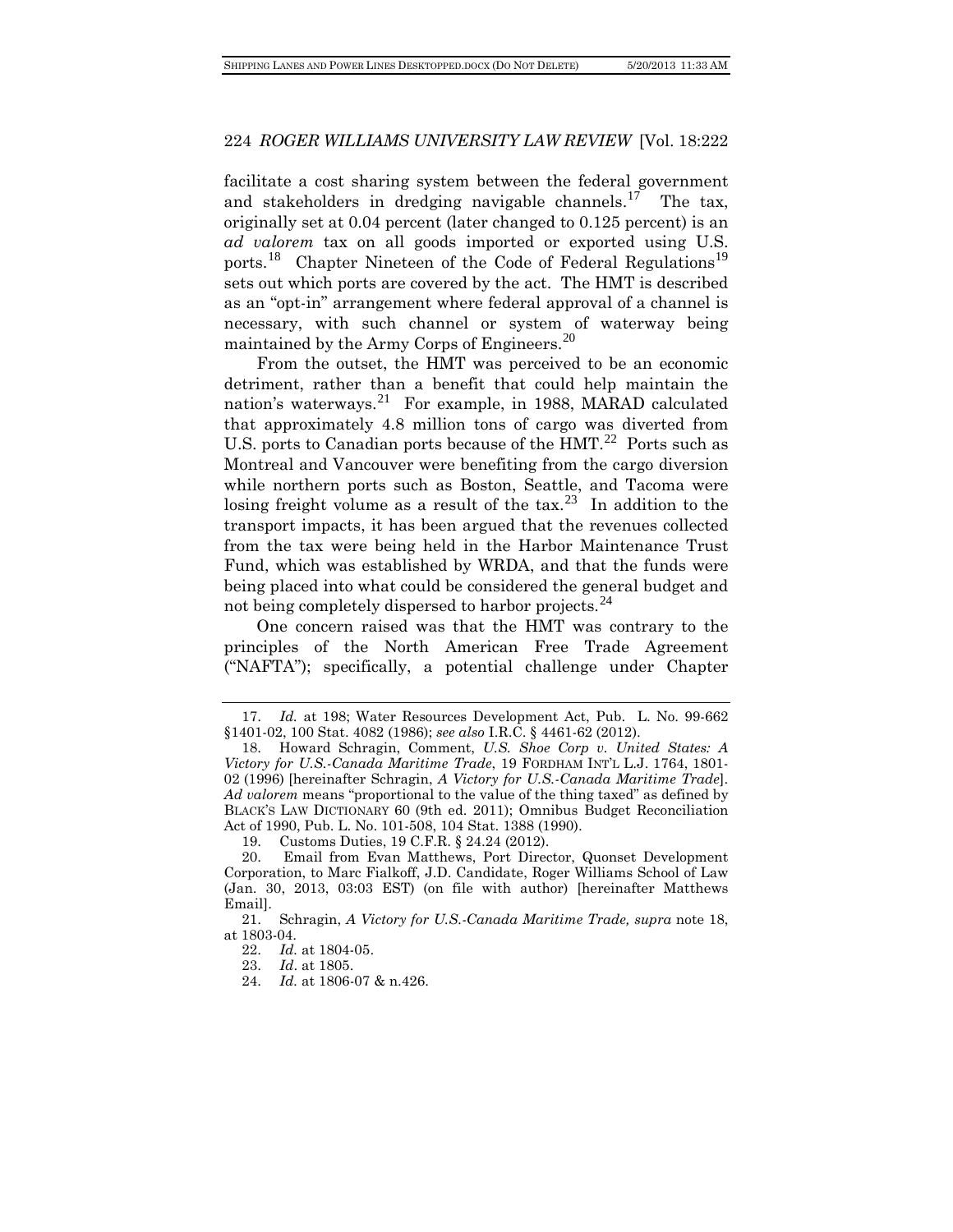Twenty of the agreement activating a dispute resolution mechanism that could force the removal of the HMT if it was found to be in violation of the agreement.<sup>[25](#page-6-0)</sup> Article 2001 of Section A in Chapter Twenty lays out a dispute resolution mechanism calling for the establishment of a Commission to hear both parties and determine which party, if any, is in violation of the agreement.<sup>[26](#page-6-1)</sup> If a violation has been determined, remedial action such as removal of the offensive tax or financial compensation can be imposed.<sup>[27](#page-6-2)</sup> While no action was brought against the HMT internationally, a constitutional challenge was brewing within the United States.

#### *2. Attempts to Sink the HMT: The Export Clause*

While *Shoe* provided the opening salvo as to the attack on the HMT, the Court has maintained a strict standard protecting the right to export and transport goods.[28](#page-6-3) In the *Shoe* opinion, Justice Ginsburg relied primarily on *U.S. v. International Business Machines ("IBM")*, which unequivocally staked out the Court's position that any challenge to the Export Clause will be met with what could be called a strict scrutiny type analysis.<sup>[29](#page-6-4)</sup> Such strict analysis stems from the concern of the framers that the Northern states would unfairly impose taxes on Southern states that relied on commerce and the prohibition on such a charge would protect Southern interests.<sup>[30](#page-6-5)</sup> In *Shoe*, Justice Ginsburg focused on whether the HMT was actually a tax or if the harbor services provided for justified the imposition of the charge.<sup>[31](#page-6-6)</sup> Using the test set forth in *Pace v. Burgess*, Justice Ginsburg articulated the fact that the HMT charge does not adequately charge the proper

<span id="page-6-0"></span><sup>25.</sup> North America Free Trade Agreement, U.S.-Can.-Mex., Dec. 17, 1992, 32 I.L.M. 289 (1993).

<sup>26.</sup> *Id.*

<sup>27.</sup> *Id. (See* Chapter 20, Part 2, Article 2018 of NAFTA)

<span id="page-6-3"></span><span id="page-6-2"></span><span id="page-6-1"></span><sup>28.</sup> U.S. CONST. art. I,  $\S$  9, cl. 5 mandates that: "No Tax or Duty shall be laid on Articles exported from any State." *See* United States v. Int'l Bus. Machines Corp., 517 U.S. 843, 863 (1996) (concluding that the Export Clause does not allow for the application of any tax, however general in application or nondiscriminatory on the export transit of goods).

<span id="page-6-6"></span><span id="page-6-5"></span><span id="page-6-4"></span><sup>29.</sup> United States v. United States Shoe Corp., 523 U.S. 360, 368-70 (1998) (Court required that user fees "fairly match the exporters' use of port services and facilities").

<sup>30.</sup> *Id.* at 368 (citing *IBM*, 517 U.S. at 852).

<sup>31.</sup> *Id.* at 367.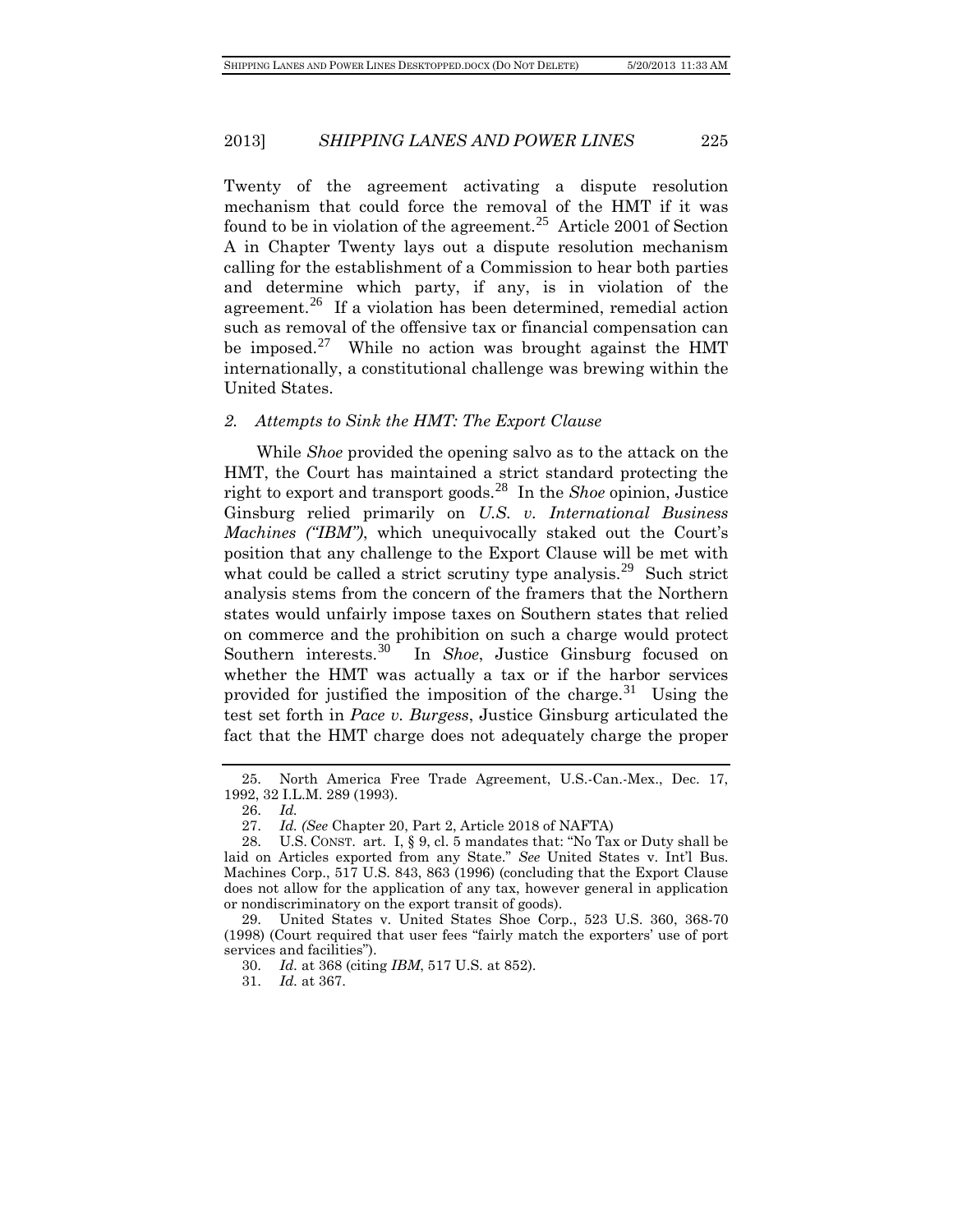amount for the harbor services rendered in proportion to the freight being loaded or unloaded at the port.<sup>[32](#page-7-0)</sup> In her calculation, the HMT, as configured, was charging too much on the value of the freight and not enough on the services rendered by the port.<sup>[33](#page-7-1)</sup> This position was consistent with Justice Kennedy's dissent in *IBM*, an opinion which Justice Ginsburg joined.<sup>[34](#page-7-2)</sup> From this analysis, the Court determined that the export portion of the HMT did conflict with the Export Clause and was found to be unconstitutional.[35](#page-7-3)

One question the *Shoe* opinion explored was whether the HMT was a tax or a user fee. In her analysis, Justice Ginsburg cited *Massachusetts v. United States*, but did not apply its three pronged test to the *Shoe* analysis.[36](#page-7-4) While *Shoe* declared that charging exports under the HMT was unconstitutional, imports and other domestic freight movement was still covered by the HMT.[37](#page-7-5) In *Thomson Multimedia Inc. v. United States*, Judge Michel of the Federal Circuit applied the *Massachusetts* test to the HMT to determine that it is a user fee, and not a tax with respect to imported goods.[38](#page-7-6) In the *Thomson* case, the scrutiny was different because, unlike in *Shoe*, the Court was faced with a

<span id="page-7-6"></span><span id="page-7-5"></span>37. Thomson Multimedia Inc. v. United States, 340 F.3d 1355, 1360 (Fed. Cir. 2003) (holding that import and domestic charges were severable from the unconstitutional export provision and that congressional intent was clear and that previous precedent allows for severability of the unconstitutional provision).

38. *Id.*

<span id="page-7-0"></span><sup>32.</sup> *Id.* at 369 (citing Pace v. Burgess, 92 U.S. 372, 375 (1872) (determining that a charge is not a tax when it the charge does not bear any proportion to the value of the freight and that charge is not excessive in taking into account the costs of exporting the goods as a way to preserve the benefit to the exporter while preventing against fraud)).

<sup>33.</sup> *Id.* at 369.

<span id="page-7-2"></span><span id="page-7-1"></span><sup>34.</sup> *IBM*, 517 U.S. at 865 (Kennedy, J., dissenting) (determining that a tax would survive Export Clause scrutiny if the services rendered was being charged and not the cargo itself).

<sup>35.</sup> *Shoe*, 523 U.S. at 370.

<span id="page-7-4"></span><span id="page-7-3"></span><sup>36.</sup> *Id.* at 367-68; *see* Massachusetts v. United States, 435 U.S. 444, 465 (1978) (devising a test to be applied against charges as to whether they are a tax or user fee. The test had three prongs: (1) the charge must not discriminate against the constitutionally-protected interest; (2) the implementing authority must base the charge upon a fair approximation of the use of some system; (3) the charge must be structured to produce revenue fairly apportioned to the total cost to the government of the benefits conferred (hereinafter the *Massachusetts* test)).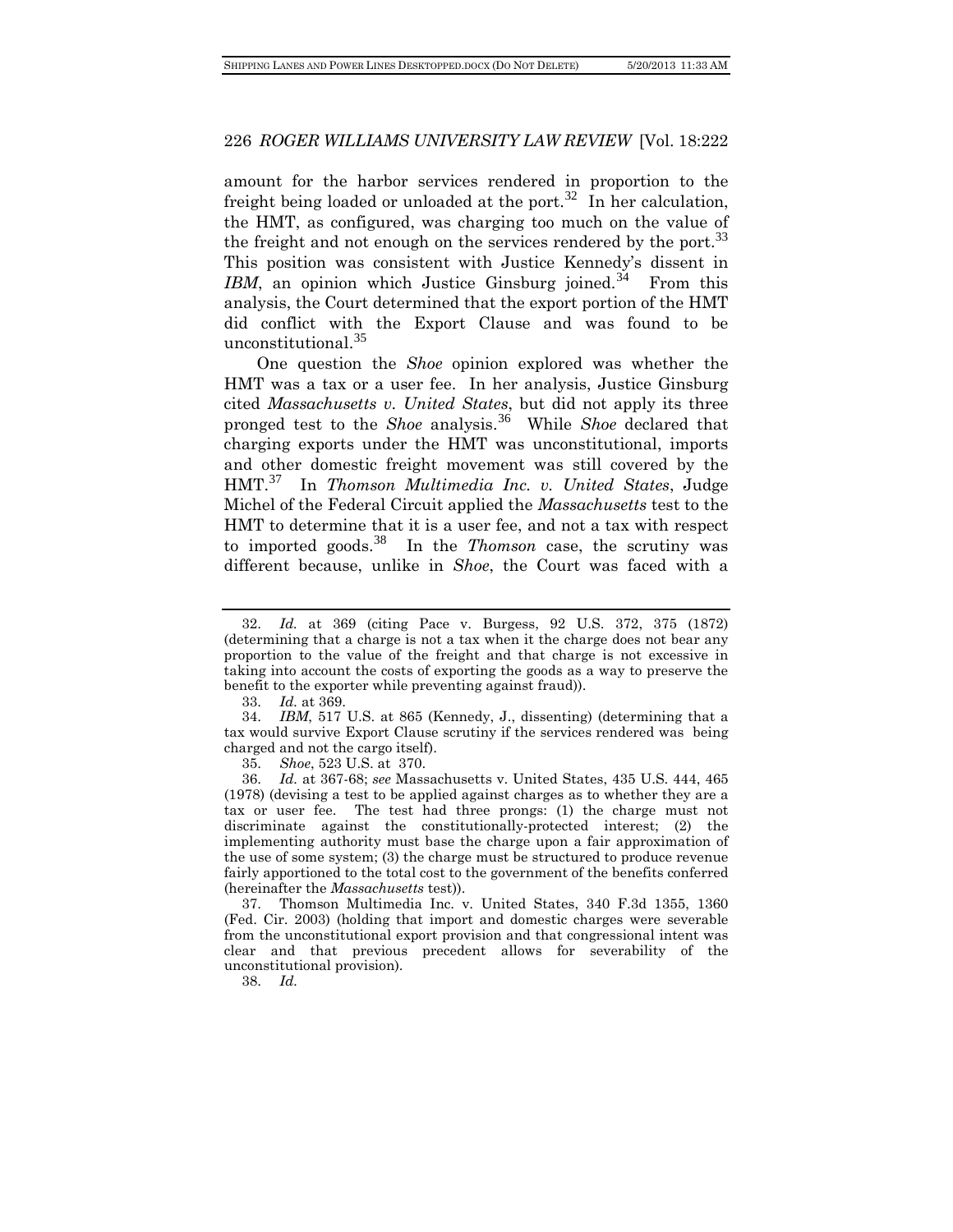Uniformity Clause and Port Preference Clause challenge and not an Export Clause challenge.<sup>[39](#page-8-0)</sup> As Judge Michel noted, while the Export Clause allows for no tax to interfere with exportation of goods, review of the HMT under the other two clauses does not follow such a strict review.[40](#page-8-1) Under the *Massachusetts* test, Judge Michel determined that (1) the charge does not discriminate and is applied uniformly sans the exemptions delineated within the WRDA, (2) the tax was a fair approximation, although an imperfect correlation between the freight and the services rendered, and (3) the charge was not excessive in relation to government expenditure.<sup>[41](#page-8-2)</sup>

#### *3. A Battle on Two Fronts*

While the domestic challenges to the HMT were proceeding, the underlying concerns expressed by Howard Schragin in his *Fordham International Law Journal* article relating to the HMT and international trade law continued to brew; specifically, the reduction of cross border marine interactions between Canada and the U.S.[42](#page-8-3) For example a Canadian study by Professor Mary R. Brooks of Dalhousie University and James D. Frost of MariNova Consulting Ltd. noted that development of a marine connection between Ontario and Michigan was abandoned and ferry service between Rochester and Toronto was suspended as a result of the imposition of the  $HMT<sup>43</sup>$  $HMT<sup>43</sup>$  $HMT<sup>43</sup>$  Further work conducted by Brooks,

<span id="page-8-0"></span><sup>39</sup>*. Id.* at 1360. U.S. CONST. art I, § 8, cl. 1 mandates that all Duties, Imposts and Excises shall be uniform throughout the United States, while U.S. CONST. art I, § 9, cl. 6 states that no Preference shall be given by any Regulation of Commerce or Revenue to the Ports of one State over those of another. For this portion of the analysis, only a brief discussion of the Port Preference Clause is done; however, a more thorough analysis will be conducted when discussing the Davisville exemption from the HMT and whether this sort of exemption maybe considered a Port Preference Clause violation.

<sup>40.</sup> *Thomson*, 340 F.3d at 1360-61.

<span id="page-8-2"></span><span id="page-8-1"></span><sup>41.</sup> *Id.* at 1360-64 (noting that while the third prong might not have been met because HMT is used to fund prospective projects and not current projects, this is not a fatal failure because the congressional intent of maintaining these channels could be viewed as long term projects).

<span id="page-8-3"></span><sup>42.</sup> Schragin, *A Victory for U.S.-Canada Maritime Trade, supra* note 18, at 1804-05.

<span id="page-8-4"></span><sup>43.</sup> Mary R. Brooks & James D. Frost, *Short sea shipping: a Canadian perspective,* 31 MAR. POL'Y & MGMT. 393, 402 (2004).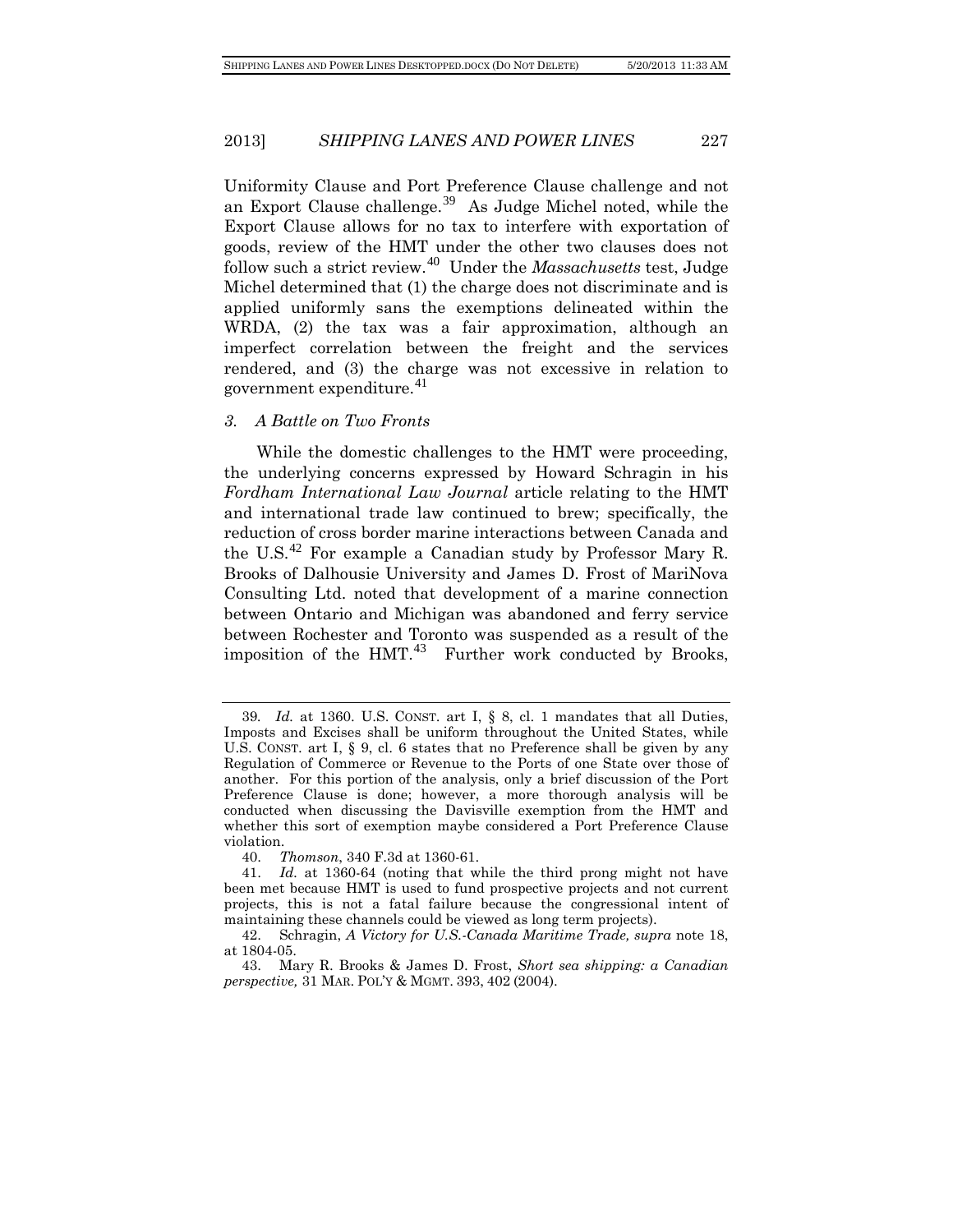Richard Hodgson, and Frost in *Short Sea Shipping on the East Coast of North America: An analysis of opportunities and issues,* seemed to indicate that Canadian shippers are against crossborder operations because of the HMT, citing shippers' mixed responses to questions relating to the HMT, or showing a minimal impact of the  $HMT<sup>44</sup>$  $HMT<sup>44</sup>$  $HMT<sup>44</sup>$  In their estimation, the continued imposition of the HMT militates against short sea shipping operations between the U.S. and Canada and continued modal selection of truck transportation to avoid the charge.  $45$ 

The Canadian frustration with the HMT has spread to other countries and has caused consternation with the European Union (then European Community, hereinafter EU). Prior to the *Shoe* decision, the European Union requested consultation with the World Trade Organization ("WTO"), claiming that the HMT violated Articles I, II, III, and IV of the General Agreement on Tariffs and Trade and, further, that the HMT was costing European exporters \$86 million annually.<sup>[46](#page-9-2)</sup> Because the consultation was running simultaneous to the *Shoe* decision, the U.S. at that time refused to comment on the outcome or WTO impacts of the decision.[47](#page-9-3) After *Shoe* was decided, the EU requested a second round of consultation to clarify the U.S. position and indicated that if remedial legislation was not implemented by the U.S. by January 2000, the EU would ask for a WTO panel to review U.S. consistency with international trade  $law.<sup>48</sup>$  $law.<sup>48</sup>$  $law.<sup>48</sup>$ 

<span id="page-9-0"></span><sup>44.</sup> Mary R. Brooks, J. Richard Hodgson, & James D. Frost, *Short Sea Shipping on the East Coast of North America: An analysis of opportunities and issues*, CANADA-DALHOUSIE UNIVERSITY TRANSPORTATION PLANNING/MODAL INTEGRATION INITIATIVE, Project ACG-TPMI-AHO8, 28-29 (Mar. 31, 2006).

<sup>45.</sup> *Id.* at *Part II*.

<span id="page-9-2"></span><span id="page-9-1"></span><sup>46.</sup> Pat Mutschler, *The Harbor Maintenance Trust Fund: Collecting funds necessary to maintain our waterways*, at 48, http://uscg.mil/ proceedings/Summer2011/articles/46\_Metschler%20HMTFi.pdf (last visited Sept. 23, 2012) [hereinafter Mutschler, *The Harbor Maintenance Trust*  Fund]; OFFICE FOR TRADE POL'Y REV., REPORT ON THE WTO CONSISTENCY OF TRADE POLICIES (CHAPTER 1: THE UNITED STATES) 4-5 (2002), *available at*  http://www.meti.go.jp/english/report/downloadfiles/gCT0201e.pdf [hereinafter WTO CONSISTENCY REVIEW].

<span id="page-9-3"></span><sup>47.</sup> Mutschler, *The Harbor Maintenance Trust Fund, supra* note 46, at  $\frac{48.}{48.}$ 

<span id="page-9-4"></span>Id. Attempts to repeal the HMT manifested in the form of HR 2737, Support for Harbor Investment Program (SHIP) was introduced in the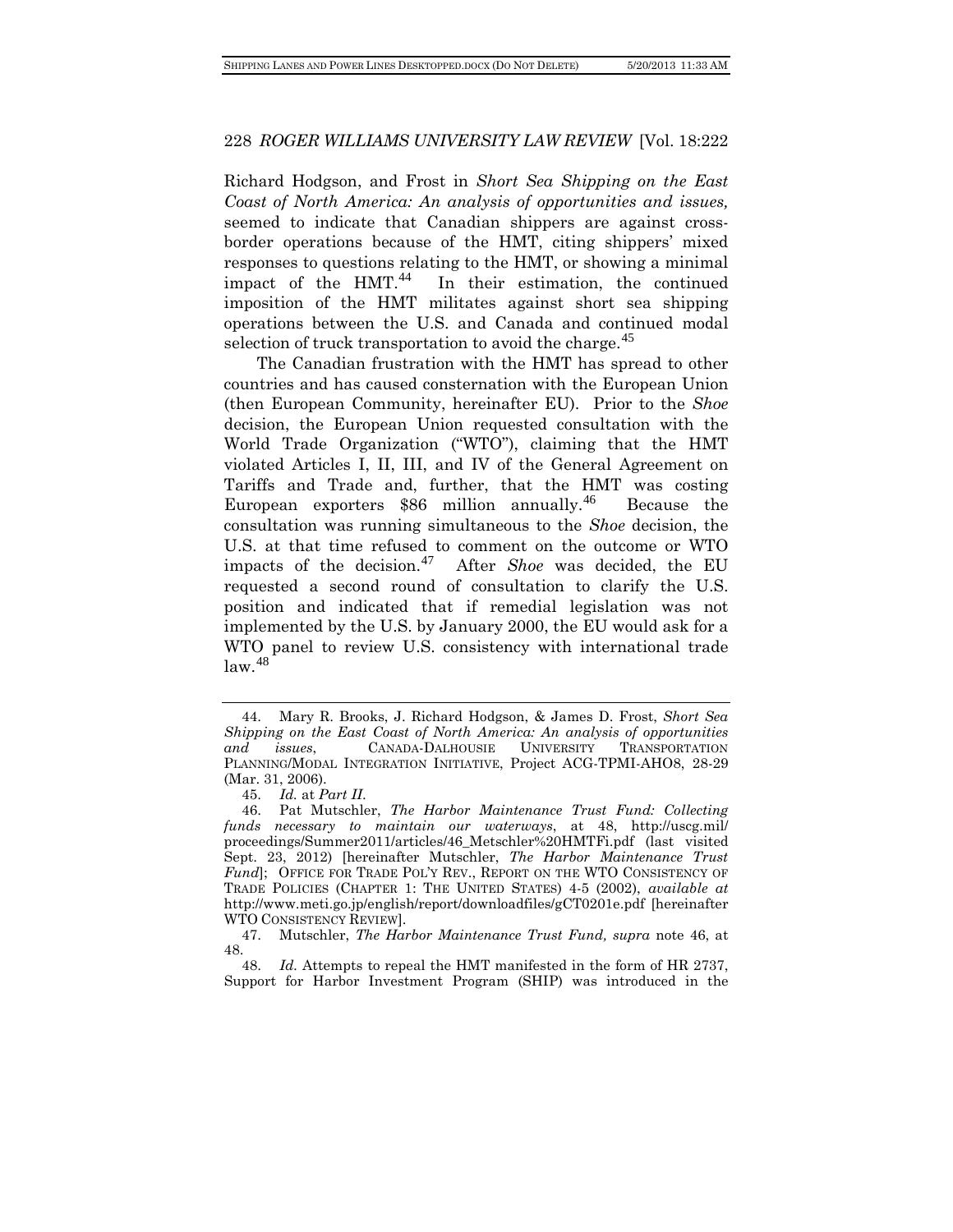Anticipating a future challenge of the HMT under WTO review, Clay Baldwin of Taggart, Rimes & Usry, PLLC, has analogized the HMT to the Merchandising Processing Fee  $("MPF")^{49}$  $("MPF")^{49}$  $("MPF")^{49}$  that was passed as part of the Omnibus Budget and Reconciliation Act of 1986 and was also an *ad valorem* tax.<sup>[50](#page-10-1)</sup> In his analysis, Baldwin suggests that given the similarities in charging regime between the MPF and the HMT, a WTO panel would be inclined to find that the HMT violates the GATT provisions that the EU was claiming around the time of *Shoe*.<sup>[51](#page-10-2)</sup> While the Baldwin analysis seems to suggest that if the EU or Canada were to challenge the HMT using a WTO panel, their claim would be successful, the HMT differs from the MPF given that the cost of the HMT seems to be shared by the exporter and the importer in the sense that any charge taxed on the import would be spread to both parties and can be offset. Consistent with this thought, the Baldwin article notes that when the WTO panel heard arguments on the MPF, the complainants (EU and Canada) failed to demonstrate that the charge had created a trade distortion.<sup>[52](#page-10-3)</sup> Potentially, this argument could militate towards the WTO finding the HMT to violate international trade laws given the work done by Pat Mutschler and the complaint by the EU that, as a result of the HMT, European exporters "lose" \$86 million.<sup>[53](#page-10-4)</sup>

While the arguments put forward by Mutschler and Baldwin

House, but was subsequently referred to the House subcommittee on Water Resources and Environment as well as the subcommittee on the Coast Guard Patrol and Maritime Transportation and has been deemed "dead." *See* WTO CONSISTENCY REVIEW, *supra* note 46, at 5 (citing H.R. 2737, 107th Cong. (2001).

<span id="page-10-0"></span><sup>49.</sup> 19 U.S.C § 1401 (2006). U.S. Customs and Border Protection*, User fee-Merchandise Processing Fee*, [https://help.cbp.gov/app/answers/detail/a\\_id/](https://help.cbp.gov/app/answers/detail/a_id/334/~/user-fee---merchandise-processing-fees) [334/~/user-fee---merchandise-processing-fees](https://help.cbp.gov/app/answers/detail/a_id/334/~/user-fee---merchandise-processing-fees) (last visited Nov. 2, 2012).

<span id="page-10-1"></span><sup>50.</sup> Clay B. Baldwin, *The Harbor Maintenance Tax: Awaiting the Next Challenge*, Int'l Trade Committee Newsletter Vol. IV(1), at 7 (2009), *available at* http://meetings.abanet.org/webupload/commupload/IC776000/ newsletterpubs/ITC2009newsletter.pdf.

<span id="page-10-2"></span><sup>51.</sup> *Id.* at 8. In his analysis, Baldwin outlines the WTO's decision related to the MPF and how its charging structure violates certain provisions within GATT; specifically Articles VIII (Fees related to importation and exportation of goods). *Id.* at 7-8.

<sup>52.</sup> *Id.* at 8.

<span id="page-10-4"></span><span id="page-10-3"></span><sup>53.</sup> *Id.*; *see also* Mutschler, *The Harbor Maintenance Trust Fund, supra* note 46, at 48.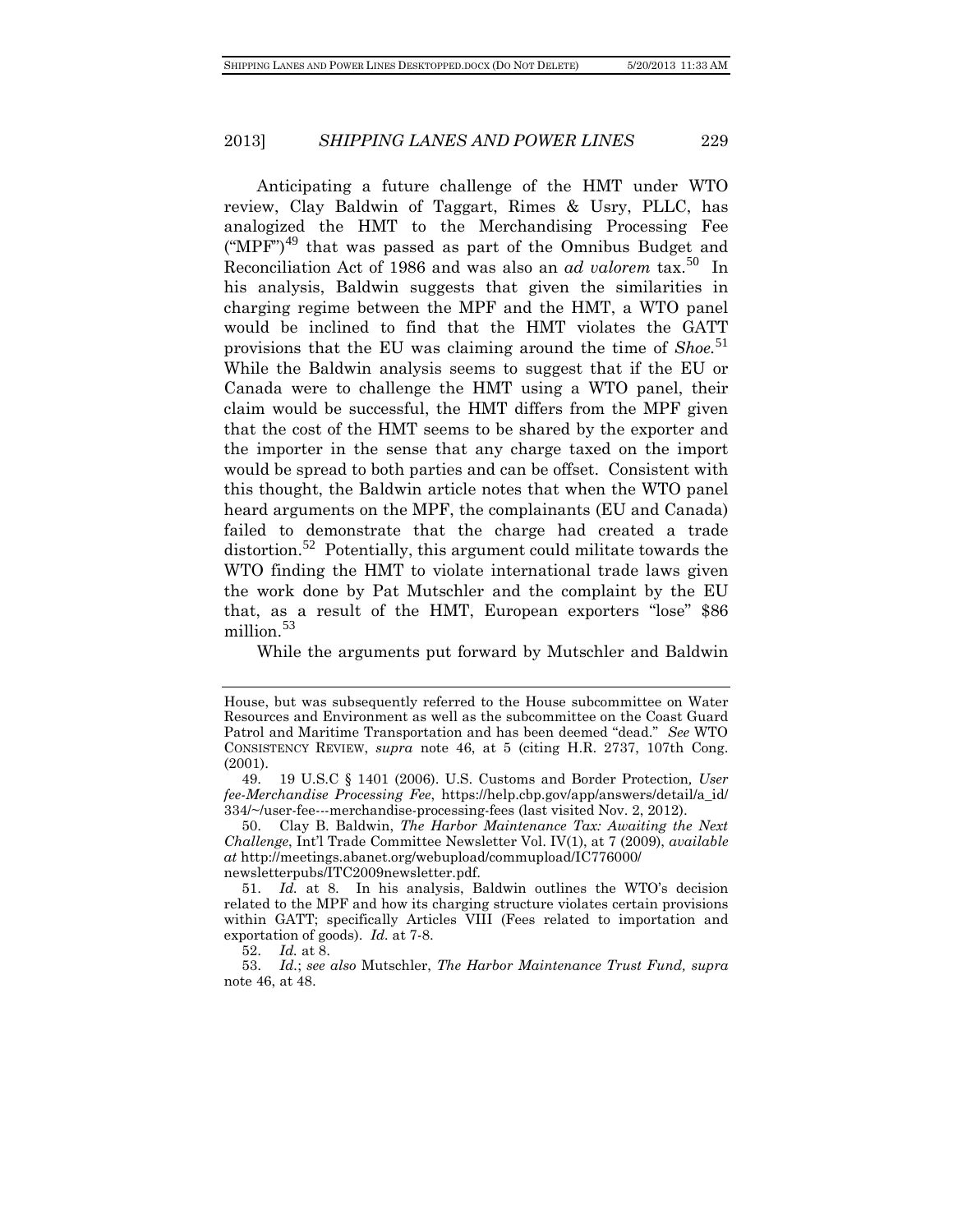would suggest that the HMT is under international pressures, the last consultation by the WTO was subsequent to the *Shoe* decision and no action has been taken by the EU, Canada, or the WTO. Given that almost a decade has passed since the last WTO consultation, it would seem that the international community has begrudgingly internalized the HMT; however, this acceptance has come at a cost for the U.S.: an avoidance of maritime transport to move freight.<sup>[54](#page-11-0)</sup>

#### *4. A Turbulent History in Perspective*

As this section has discussed, the Harbor Maintenance Tax has gone through some growing pains, both domestically and internationally. As recently as January 2012, the Federal Maritime Commission has begun an inquiry into whether the HMT significantly diverts cargo from U.S. ports to Canadian and Mexican ports.<sup>[55](#page-11-1)</sup> It seems that Schragin's original examples of Seattle and Tacoma are still suffering from cargo diversions to ports in Vancouver and Prince Rupert. The inquiry is tasked to look at how the HMT is impacting U.S. ports and whether the structural issues related to fund disbursement from the revenue of the HMT can be used more effectively for national freight transportation issues.[56](#page-11-2) Alternatives to the charge range from removal of the charge and have the U.S. Treasury to pay for dredging,  $57$  or force the ports to raise their own funds for navigational dredging, which has the potential to cause unneeded competition amongst the ports.<sup>[58](#page-11-4)</sup> Through all this, the Davisville

<span id="page-11-0"></span><sup>54.</sup> The HMT cannot be entirely "blamed" for freight choice to use surface transportation. It is only one perceived barrier, with larger barriers being presented to maritime transport. *See* William H. Yost III, *Jonesing for a Taste of Competition: Why an Antiquated Maritime Law Needs Reform,* 18 ROGER WILLIAMS U. L. REV. 52 (Apr. 2013).

<span id="page-11-1"></span><sup>55.</sup> Toby Gooley, *The brewing battle over the HMT*, DC VELOCITY (Jan. 23, 2012) [http://www.dcvelocity.com/articles/20120123-the-brewing-battle](http://www.dcvelocity.com/articles/20120123-the-brewing-battle-over-the-hmt/)[over-the-hmt/](http://www.dcvelocity.com/articles/20120123-the-brewing-battle-over-the-hmt/) (last visited Sept. 29, 2012).

<sup>56.</sup> *Id.*

<span id="page-11-3"></span><span id="page-11-2"></span>AMERICAN ASSOC. OF PORT AUTHORITIES, THE HISTORY OF THE HARBOR MAINTENANCE TAX, http://www.aapa-ports.org/Issues/content.cfm?Item Number=1006, (last visited Sept. 29, 2012).

<span id="page-11-4"></span><sup>58.</sup> *Compare* Jean C. Godwin, A speech at the 31st Transportation Law Institute Panel: Infrastructure Financing: Who Pays, Who Doesn't. Who Should and How Much? (October 27, 1998), *available at*http://www.aapaports.org/Issues/content.cfm?ItemNumber=1016 (last visited Sept. 29, 2012),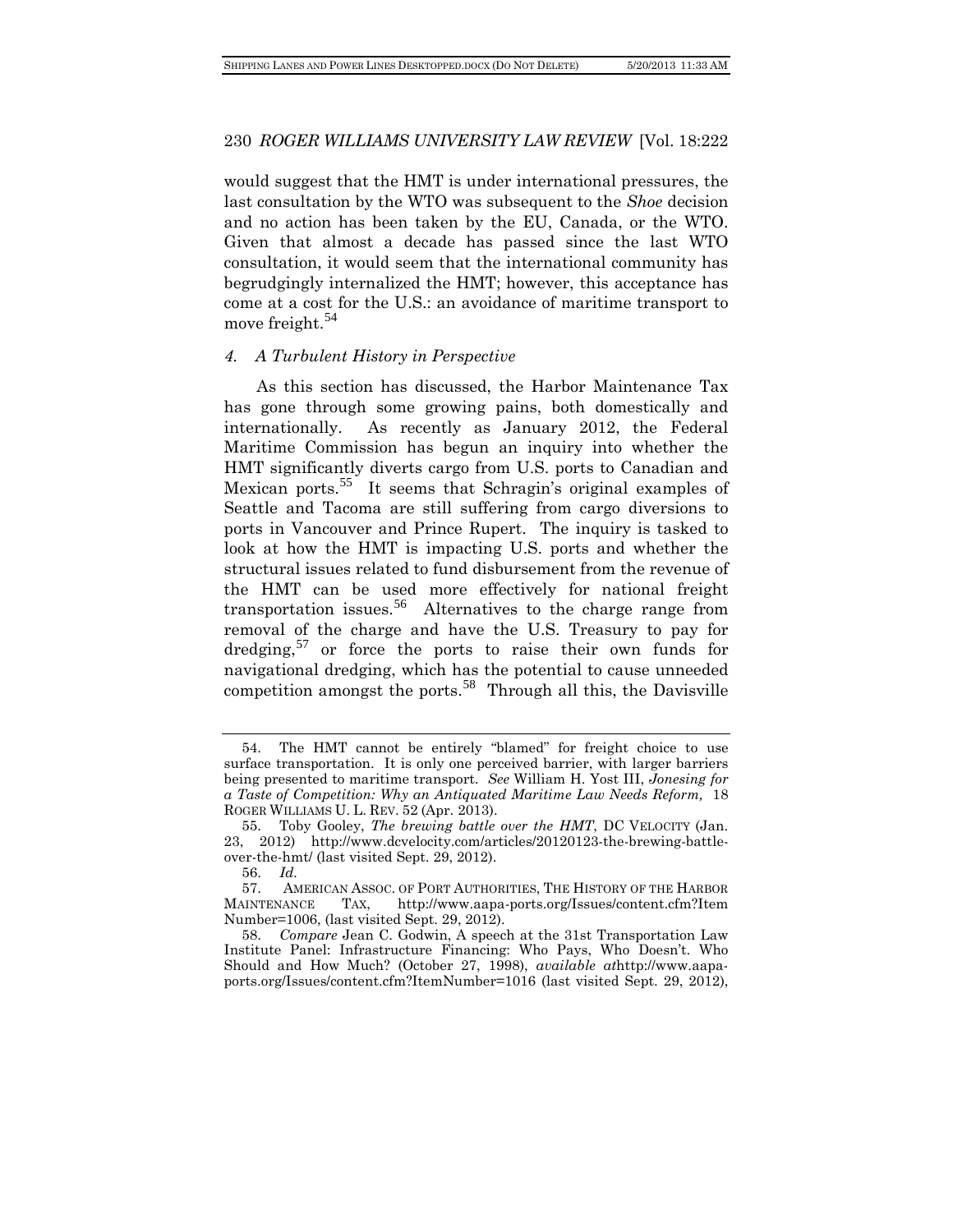Facility is able to stay above the chaos given its exemption. However, does the exemption from the HMT create a challenge to the Port Preference Clause of the Constitution?

## B. The Port Preference Clause Challenge

Article I, § 9 of the U.S. Constitution mandates that "No Preference shall be given by any Regulation of Commerce or Revenue to the Ports of one State over those of another ...."<sup>[59](#page-12-0)</sup> Alan L. Blume, Lieutenant in the U.S. Coast Guard, examined the Port Preference Clause; his analysis established a framework for understanding the Constitutional boundaries for federal funding of dredging and other water improvement projects.<sup>[60](#page-12-1)</sup> Blume's analysis did not look at the interplay between the HMT and the Port Preference Clause or assess the impact of what happens when a port opts in to the HMT regime.<sup>[61](#page-12-2)</sup>

In *Milwaukee v. Yeutter*, Judge Easterbrook of the Seventh Circuit explained that the rationale for the Port Preference Clause emanated from Luther Martin, the delegate from the Maryland Delegation at the Constitutional Convention in 1787, who argued that such a clause was needed because of concern that Congress would require vessels to stop in Virginia and clear customs before proceeding into the Chesapeake Bay and the port of Baltimore.<sup>[62](#page-12-3)</sup> While the Clause on its face protects ports from unfair preferences, Luther was unconvinced that the Clause was strong enough to prevent unfair preferences from occurring anyway.<sup>[63](#page-12-4)</sup>

The Court of International Trade has held that the HMT does not violate the Port Preference Clause because the HMT does not explicitly give preference to one port over another.<sup>[64](#page-12-5)</sup> In the case of

*with* Gooley, *supra* note 55 (suggesting the review of the Canadian model of port operation and the use of revenue for dredging projects).

<sup>59.</sup> U.C. CONST. art. I, § 9, cl. 6.

<span id="page-12-1"></span><span id="page-12-0"></span><sup>60.</sup> Alan L. Blume, *A Proposal for Funding Port Dredging to Improve the Efficiency of the Nation's Marine Transportation System*, 33 J. MAR. L. & COM. 37, 39 (2002).

<span id="page-12-2"></span><sup>61.</sup> *See* Amoco Oil Co. v. United States, 63 F. Supp. 2d 1332, 1341 ( Ct. Int'l Trade 1999) (determining that the HMT creates a preference for ports as opposed to states and, therefore, does not violate the Port Preference Clause).

<span id="page-12-5"></span><span id="page-12-4"></span><span id="page-12-3"></span><sup>62.</sup> Milwaukee v. Yeutter*,* 877 F.2d 540, 546 (7th. Cir. 1989) (citing Max Farrand, 2 *Records of the Federal Convention* 417 (Madison: Aug. 25, 1787)).

<sup>63.</sup> *Id.* (citing MARTIN LUTHER, GENUINE INFORMATION (1788))

<sup>64.</sup> *Amoco,* 63 F. Supp. 2d at 1341.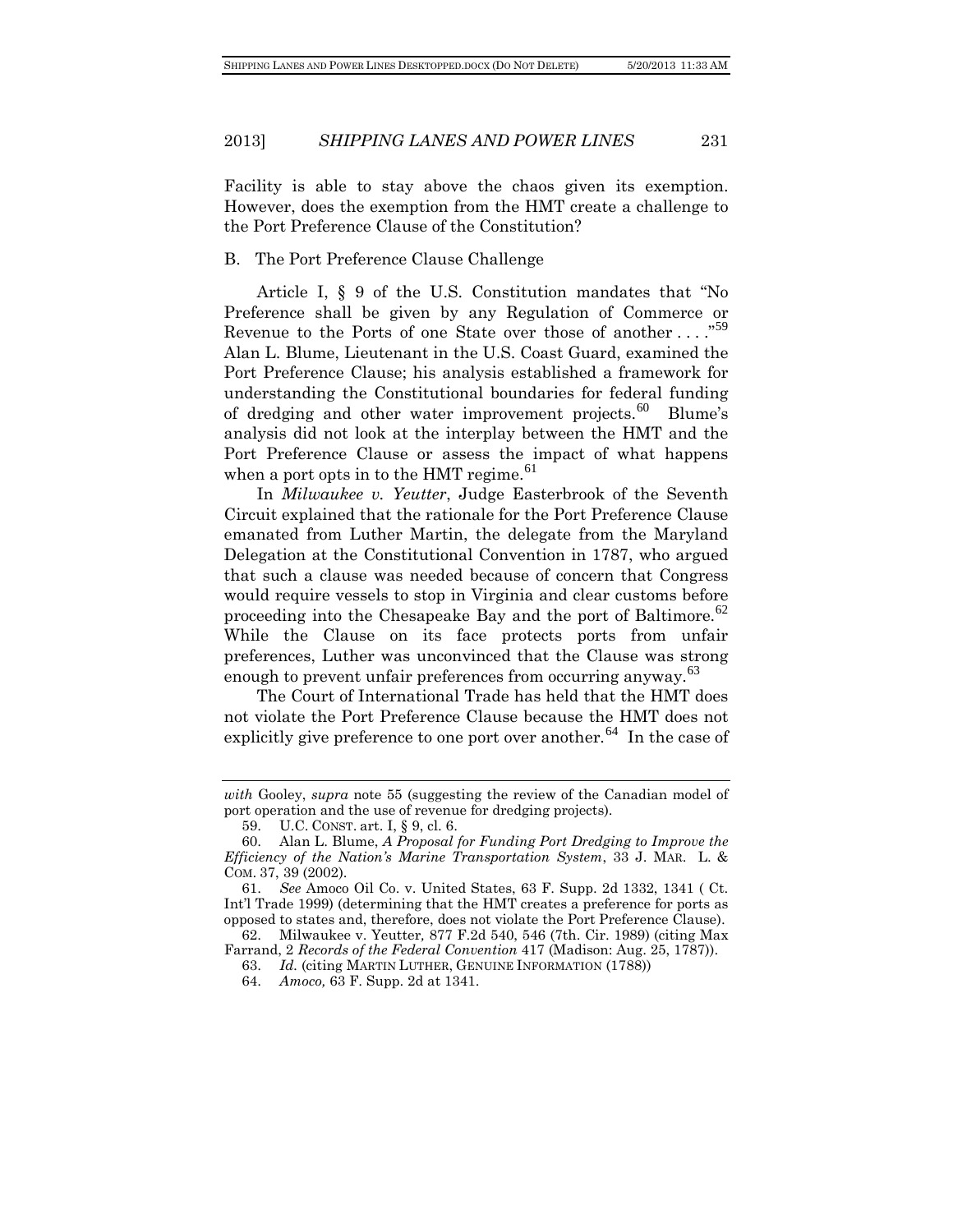*Amoco Oil Co. v. United States*, Judge Restani determined that the analysis of Port Preference Clause cases is based on whether Congressional action explicitly discriminated against a particular port, not the actual result of the  $act<sup>65</sup>$  $act<sup>65</sup>$  $act<sup>65</sup>$  Acknowledging that Congress passes laws that benefit some ports, but also incidentally result in a disadvantage to other ports, such a disadvantage was not what the Port Preference Clause was meant to protect against.<sup>[66](#page-13-1)</sup>

#### C. The Legal Aspects of Davisville in Perspective

Even though Davisville is considered "exempt" from the HMT, it has the opportunity to elect to accept funding from the Army Corp of Engineers if it adopts the HMT, but in its current iteration, it would be unfair to charge vessels entering the facility the HMT if the facility does not receive Army Corp. funding for dredging projects.<sup>[67](#page-13-2)</sup> While the HMT had a rough constitutional growing phase, the maritime community has begrudgingly accepted the charge. In addition to the legal challenges directly associated with the HMT, there was a question as to whether the HMT created a preference for ports not affected by the charge. As demonstrated in *Amoco,* because the HMT affects ports in general and does not explicitly discriminate against a particular state, the Port Preference Clause is not violated.<sup>[68](#page-13-3)</sup>

While the HMT has gone through some growing pains, its legal effects are minimal with respect to the Davisville. Given that ports can opt into the program, it's a choice made by the port; however, that leads to ask whether Davisville has made the right choice? Although the HMT is still under siege from international opponents, the domestic issues with it have been sorted and the HMT has been determined not to pose significant impacts on port operation or the movement of freight through the facility. At most, it is an inconvenience which has been internalized, at least domestically, into supply chain operating costs.

Having analyzed the legal aspects of the HMT, the analysis

<sup>65.</sup> *Id.* at 621*.*

<span id="page-13-3"></span><span id="page-13-2"></span><span id="page-13-1"></span><span id="page-13-0"></span><sup>66.</sup> *Id.* (citing Louisiana Public Service Comm'n v. Texas & New Orleans R.R., 284 U.S. 125, 131 (1931)); *see also* Armour Packing Co. v. United States, 209 U.S. 56, 80 (1908).

<sup>67.</sup> *See* Matthews Email, *supra* note 20.

<sup>68.</sup> *Amoco*, 63 F. Supp. 2d at 1341.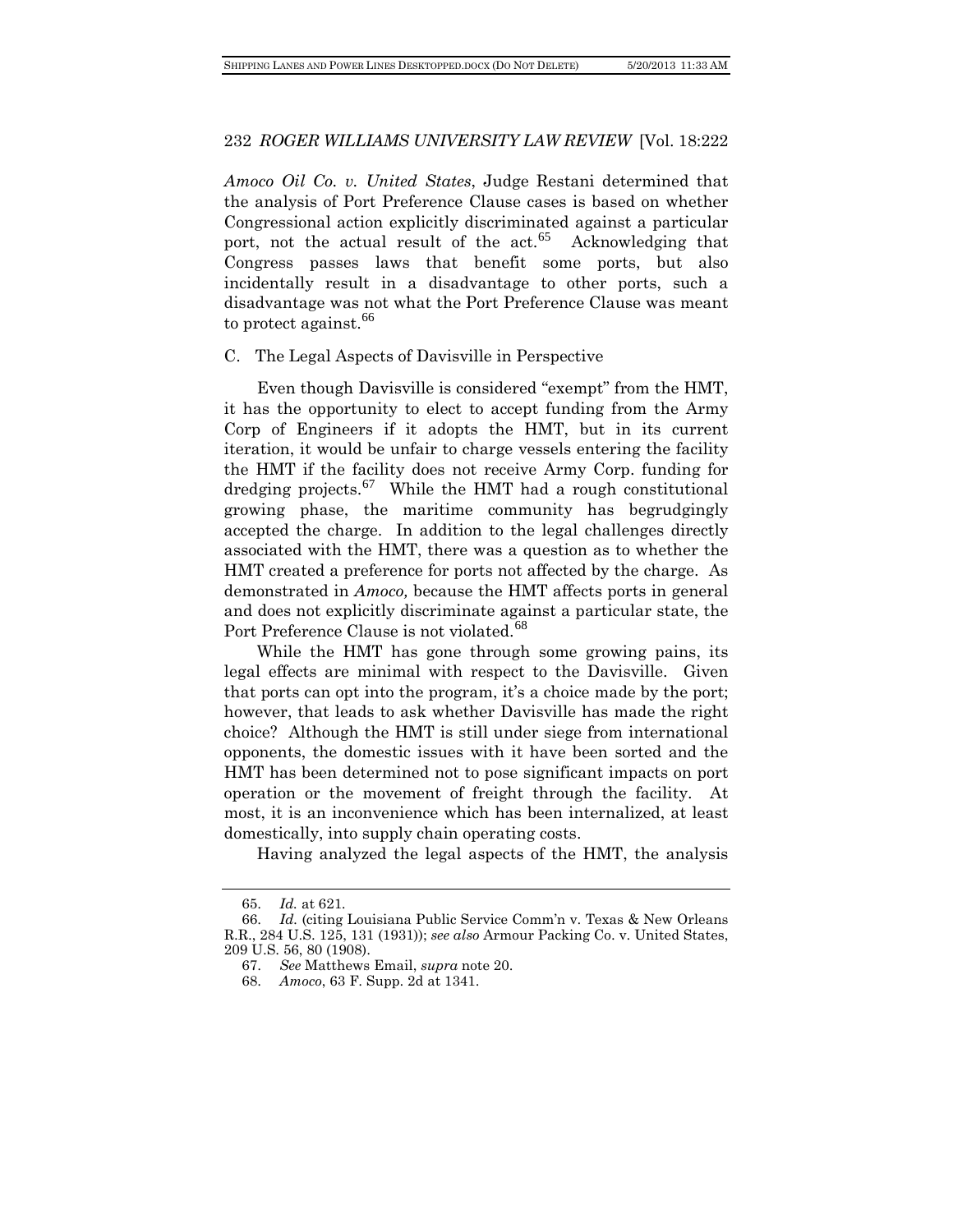will shift gears and explore the transport infrastructure of the port and analyze whether the HMT truly makes the Port of Davisville stand out from its competitors. The analysis will focus on Davisville's history and its current operations as well as examine its relationship with the Deepwater Wind Program and compare this relationship with that ongoing between the Port of Hull and Siemens in the United Kingdom.<sup>[69](#page-14-0)</sup>

# II. SHIPPING LANES AND POWER LINES: TRANSPORT PLANNING, AND MARITIME MODE SHIFT

The previous section established one of the unique aspects of the Davisville facility. The exemption from the Harbor Maintenance Tax provides an opportunity for transportation operations at the Port and along the East Coast Corridor of the proposed Marine Highways program under the auspices of MARAD. This section will examine the uniqueness of Davisville, from its start as a naval air station during the Second World War up to now in its current utilization by the Quonset Development Corporation ("QDC"). This section will also provide a framework through which to look at Quonset as a stand-alone piece of infrastructure with unique opportunities as well as an integrated part of U.S. maritime transport operations.

#### A. From Military Installation to Economic Engine

Originally, the area that is now considered the Quonset Business Park began as various military installations used as part of the Lend-Lease Agreement during the Second World War.<sup>[70](#page-14-1)</sup> At its peak during the war, the Quonset Naval Air Station and the Davisville Construction Battalion had the largest workforce in Rhode Island.<sup>[71](#page-14-2)</sup> The Naval Air Station was eventually decommissioned in  $1974<sup>72</sup>$  $1974<sup>72</sup>$  $1974<sup>72</sup>$  while the structures related to the Construction Battalion were closed and slowly demolished

<sup>69.</sup> *See* Fialkoff, Port Centric Logistics, *supra* note 1, at 51.

<span id="page-14-2"></span><span id="page-14-1"></span><span id="page-14-0"></span><sup>70.</sup> *Davisville Naval Construction Battalion Center*, BASE, [http://](http://quonsetpoint.artinruins.com/davisville_main.htm) [quonsetpoint.artinruins.com/davisville\\_main.htm](http://quonsetpoint.artinruins.com/davisville_main.htm) (2000) (last visited Sept 29, 2012) [hereinafter Davisville NCBC]; *Quonset Naval Air Station,* BASE, [http://quonsetpoint.artinruins.com/quonset\\_main.htm](http://quonsetpoint.artinruins.com/quonset_main.htm) (2000) (last visited Sept. 29, 2012) [hereinafter Quonset NAS].

<sup>71.</sup> *See* Quonset NAS, *supra* note 70.

<span id="page-14-3"></span><sup>72.</sup> *Id.*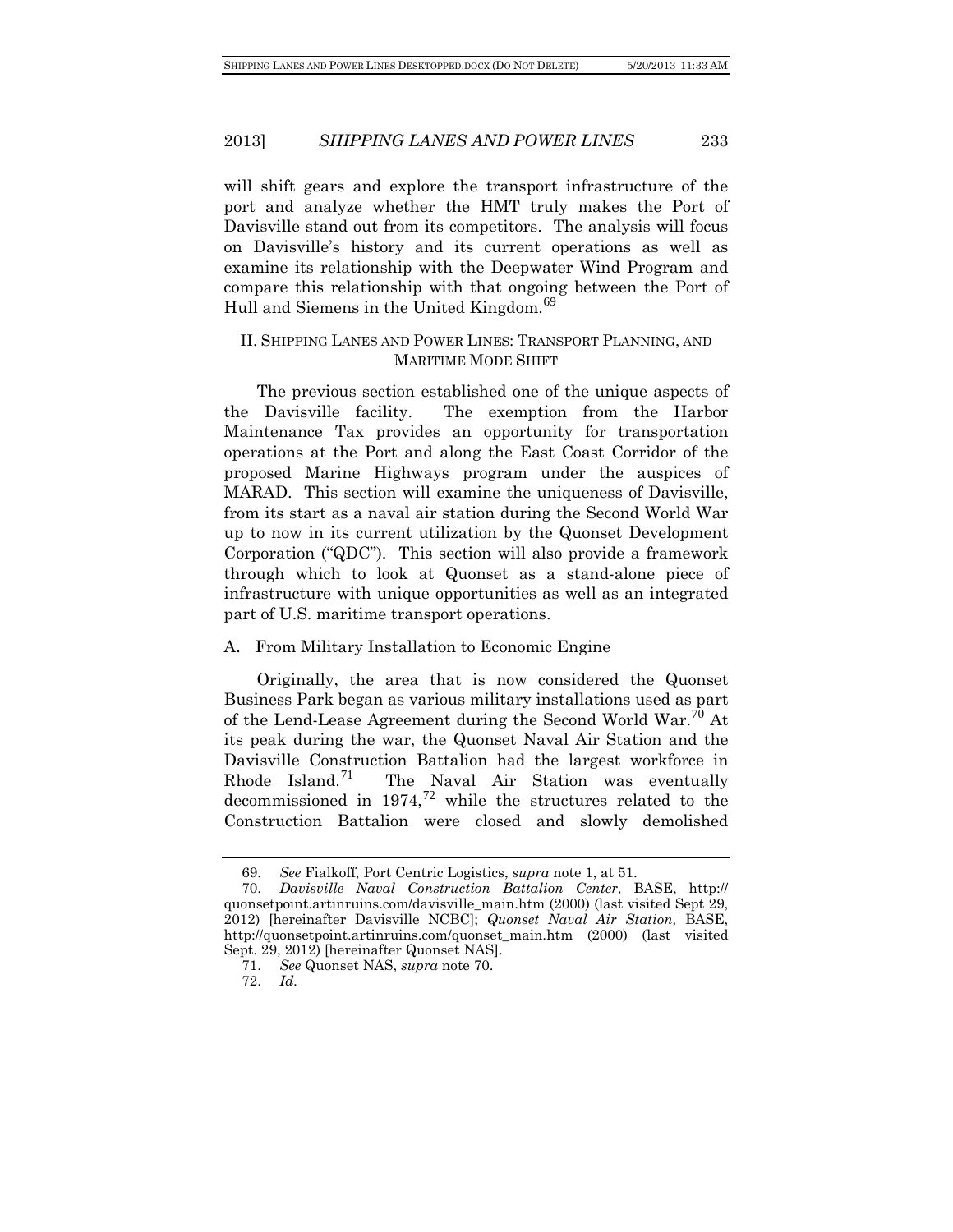starting in  $1994<sup>73</sup>$  $1994<sup>73</sup>$  $1994<sup>73</sup>$  At the time of the decommissioning in 1974, the air station was transferred to the Rhode Island Port Authority, which was later renamed the Rhode Island Economic Development Corporation  $(RIEDC).<sup>74</sup>$  $(RIEDC).<sup>74</sup>$  $(RIEDC).<sup>74</sup>$  Formed in 2005, the Quonset Development Corporation ("QDC") was created as a quasi-public subsidiary of the Rhode Island Economic Development Corporation ("RIEDC") intended to rehabilitate the Naval Air Station and the area of the Construction Battalion, consisting of 3,207 acres of land which today is known as the Quonset Business Park ("QBP").[75](#page-15-2)

The Port facilities have 4,500 linear feet of berthing space, consisting of two piers, a bulkhead, and on-dock rail access.<sup>[76](#page-15-3)</sup> The facility has rail access and is four miles from Interstate Ninety-Five.<sup>[77](#page-15-4)</sup> The port has sheltered facilities as well as a lay down area for cargo and capacity for automobiles moved through the port.<sup>[78](#page-15-5)</sup> Pier One is built with a load capacity of 500 lbs./sq. ft. while Pier Two is built to hold a load capacity 1,000 lbs./sq. ft.<sup>[79](#page-15-6)</sup> As of the publication of this paper, the draft has been dredged to minus thirty-two feet. $80$  To date, the Port of Davisville has two tenants; the first is North Atlantic Distribution (NORAD), which is an automobile distribution company that currently has a fifty year lease for 125 acres of land in the facility.<sup>[81](#page-15-8)</sup> Davisville is the third largest auto port in the Northeast, eighth in North America, with New York and Baltimore being the two ports ahead of Davisville with respect to automobile imports in the Northeast.<sup>[82](#page-15-9)</sup> The other organization, Seafreeze is a cold storage/seafood company which

77. *Id.*

<sup>73.</sup> *See* Davisville NCBC, *supra* note 70.

<sup>74.</sup> *See* Matthews Email, *supra* note 20.

<span id="page-15-2"></span><span id="page-15-1"></span><span id="page-15-0"></span><sup>75.</sup> Quonset Business Park, *Quonset Development Corporation: About Us*,<http://www.quonset.com/about-us/about-us-overview/> (2010) (last visited Sept. 29, 2012).

<span id="page-15-3"></span><sup>76.</sup> Quonset Business Park, *Quonset Development Corporation: Transportation Overview*, http://www.quonset.com/transportation/ transportation-overview/ (2010) (last visited Sept. 29, 2012) [hereinafter Davisville Transportation Abilities].

<span id="page-15-8"></span><span id="page-15-7"></span><span id="page-15-6"></span><span id="page-15-5"></span><span id="page-15-4"></span><sup>78.</sup> Quonset Business Park, *Quonset Development Corporation: Port Facilities*, http://www.quonset.com/transportation/port-facilities/ (2010) (last visited Sept. 29, 2012) [hereinafter Davisville Port Facilities].

<sup>79.</sup> Martin Associates Report, *supra* note 5, at Slide 79.

<sup>80.</sup> *See* Matthews Email, *supra* note 20.

<sup>81.</sup> *Id.*

<span id="page-15-9"></span><sup>82.</sup> Martin Associates Report, *supra* note 5, at Slide 83.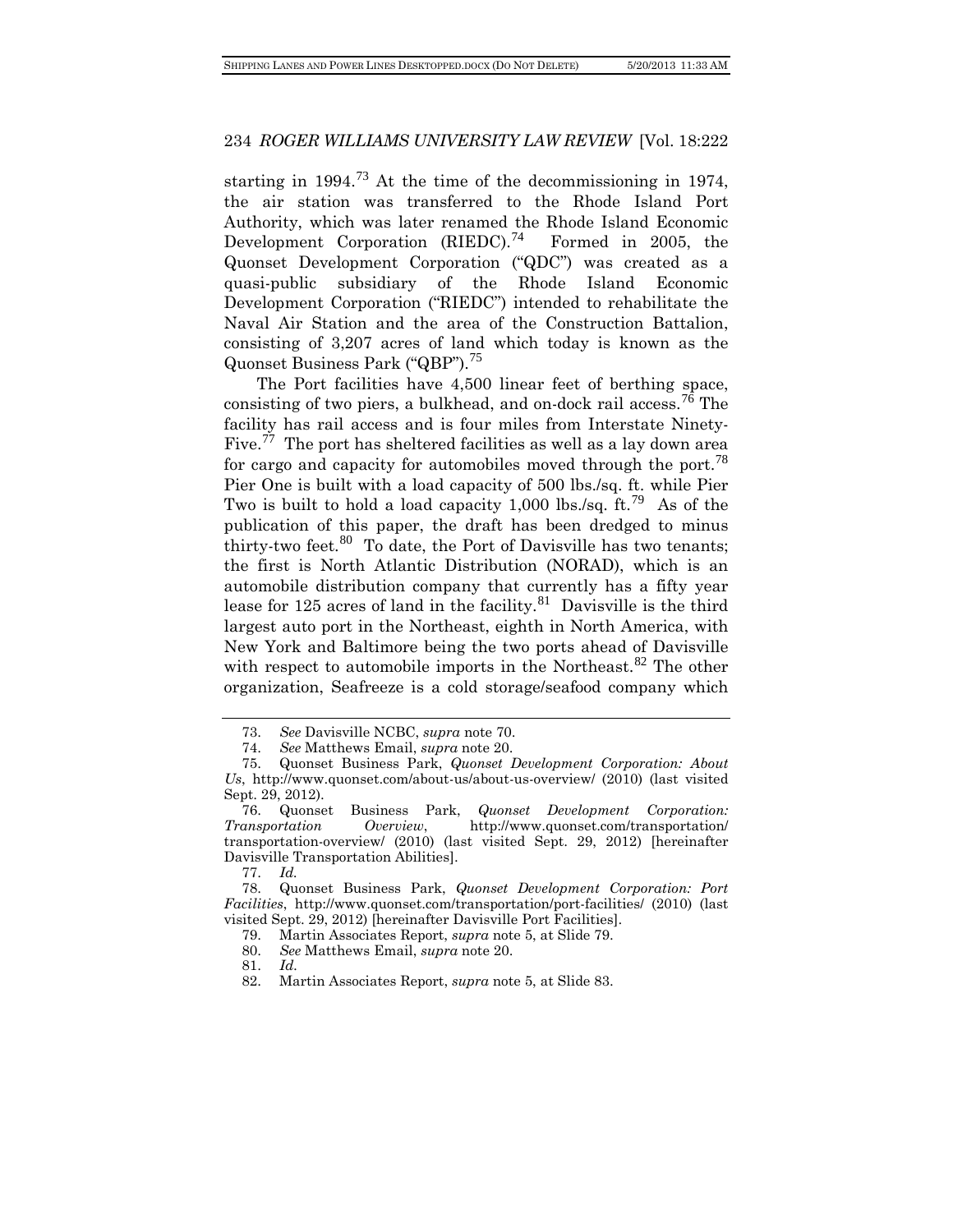leases three acres of land, upon which lies a  $15,000$  ton freezer.<sup>[83](#page-16-0)</sup>

While the Port is currently owned and operated by the QDC, it was considered part of a military installation because the Davisville Facility was once part of the old Davisville Construction Battalion site.<sup>[84](#page-16-1)</sup> When the WRDA was enacted,  $\S$  4462(e) exempted any facility that was an agent of the United States from the HMT; ergo because of Davisville's location on the old naval base, it is exempt from the  $HMT<sup>85</sup>$  $HMT<sup>85</sup>$  $HMT<sup>85</sup>$  On its official website, the QDC acknowledges this exemption and also emphasizes that in comparison to other ports, it is one day closer to Europe, making it more appealing for companies to utilize.<sup>[86](#page-16-3)</sup>

#### B. Encouraging Maritime Mode Shift.

#### *1. U.S. Desires for Maritime Mode Shift*

In the last decade or so, there has been a global recognition of the importance of water-borne freight movement as a tool for sustainable transport solutions.<sup>[87](#page-16-4)</sup> The United Nations has reported that "[i]nternational maritime transport carries over 80 per cent of the volume of world trade and is vital to globalized trade." [88](#page-16-5) With this in mind, MARAD has recently reported that while the inland waterway systems of the U.S. transportation system carries more than one billion tons of freight, water-borne transportation accounts for roughly thirteen percent of the nation's domestic freight movement.<sup>[89](#page-16-6)</sup> Within the same report, MARAD concedes that by 2035, U.S. freight transport will

<sup>83.</sup> *Id.* at Slide 79.

<span id="page-16-1"></span><span id="page-16-0"></span><sup>84.</sup> ABSOLUTE ASTRONOMER, *Quonset Point: Facts, Discussion, and Encyclopedia Article*, *http*://www.absoluteastronomy.com/topics/Quonset\_ Point.htm (Last visited Sept. 29, 2012).

<sup>85.</sup> I.R.C. § 4462 (e) (2006).

<sup>86.</sup> Davisville Port Facilities, *supra* note 74.

<span id="page-16-4"></span><span id="page-16-3"></span><span id="page-16-2"></span><sup>87.</sup> *See* United Nations Conference on Trade and Development, Multi-Year Expert Meeting on Transport and Trade Facilitation, Geneva, Switz., Feb. 16-18, 2009, *Maritime Transport and the Climate Change Challenge,* iii, UNCTAD/DTL/TLB/2009/1 (Dec. 1, 2009), *available at* http://unctad.org /en/Docs/dtltlb20091\_en.pdf [hereinafter UNCTAD Report].

<span id="page-16-6"></span><span id="page-16-5"></span><sup>88.</sup> *Id.* 89. U.S. DEP'T OF TRANSP., MAR. ADMIN., *America's Marine Highway Report to Congress*, at 4 (Apr. 2011), *available at* http://www.marad.dot .gov/documents/MARAD\_AMH\_Report\_to\_Congress.pdf [hereinafter *Marine Highway Report*].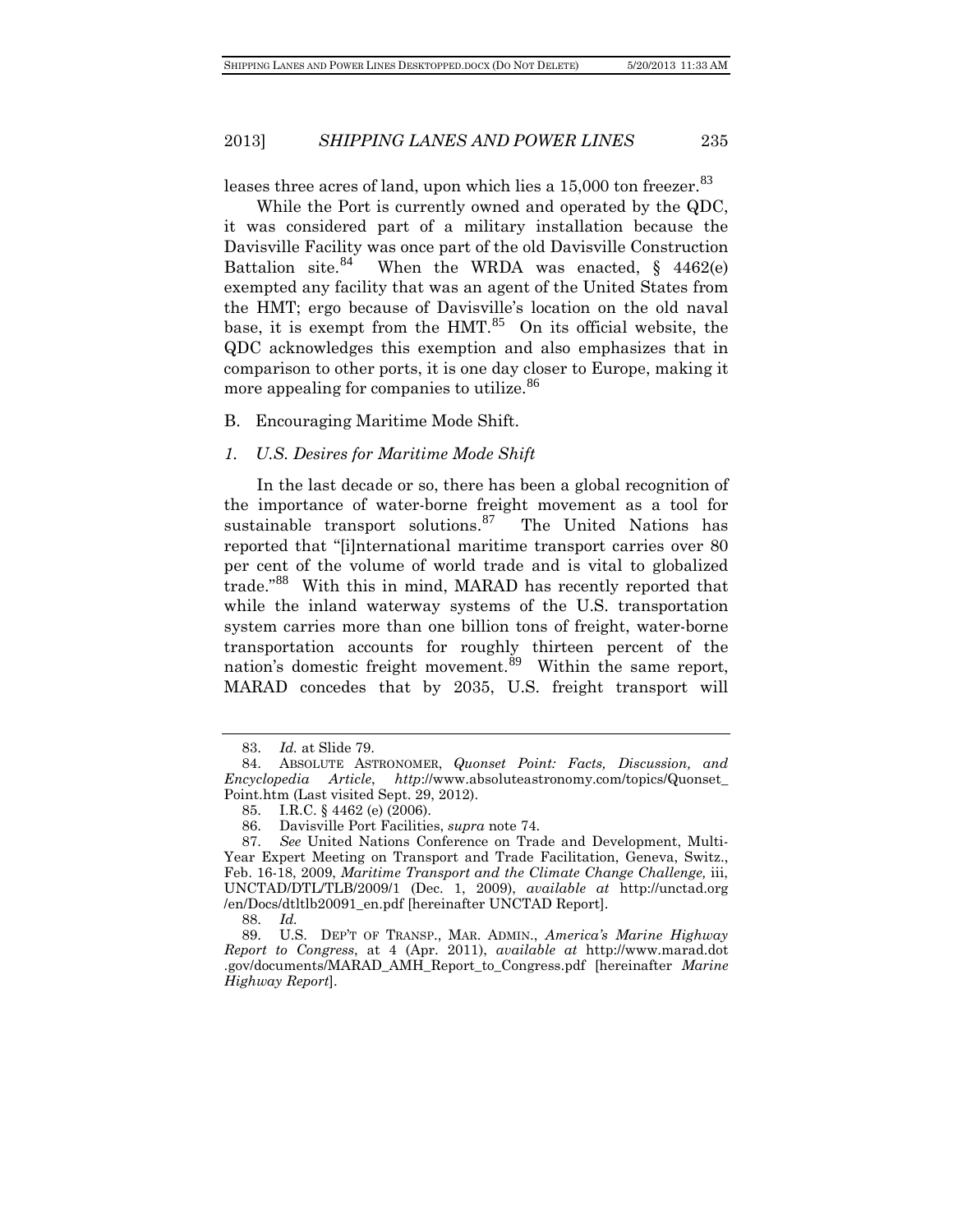increase by seventy-three percent, an increase which our land based transport system is inadequate to support.<sup>[90](#page-17-0)</sup>

In October 2008, a report prepared for MARAD outlined a set of reasons and objectives related to encouraging maritime mode shift.<sup>[91](#page-17-1)</sup> The report seemingly was in response to the sharp increase in oil prices in 2008 and the concern that the increased oil prices would impact land based transport operations.<sup>[92](#page-17-2)</sup> As acknowledged in the MARAD report, the transport system which supports "economic globalism" is very dependent on oil and alternative modes need to be considered if the oil prices remain high. $93$  In comparing road, rail, and water-borne modes, the report concedes that while water based transport may be slow in terms of transit time, the cost for bunker fuel is far less than that of truck operations.<sup>[94](#page-17-4)</sup> Likewise, the report notes that both rail and road transport are encountering capacity challenges that water-based transport is able to overcome given the utilization of  $larger, post-panamar vessels.<sup>95</sup>$  $larger, post-panamar vessels.<sup>95</sup>$  $larger, post-panamar vessels.<sup>95</sup>$ 

In a subsequent report about the Marine Highway's program, MARAD added more explanation to the economic objective, but also added two more objectives to the analysis: environmentally sustainable transport and national defense/safety.<sup>[96](#page-17-6)</sup> With respect to the economic efficiency of water borne transport MARAD found that, citing the Bureau of Labor Statistics, the water-borne transport industry accounts for approximately 65,200 direct jobs, 97,000 jobs in port activities, and a further 104,500 jobs in shipbuilding, repair, and maintenance.  $\frac{97}{1}$  $\frac{97}{1}$  $\frac{97}{1}$  In terms of gross output, the maritime industry generated \$36.1 billion with \$10.7 billion being generated in value added activities.<sup>[98](#page-17-8)</sup>

In addition to the economic benefits of a maritime mode shift,

<sup>90.</sup> *Id.*

<span id="page-17-3"></span><span id="page-17-2"></span><span id="page-17-1"></span><span id="page-17-0"></span><sup>91.</sup> TRANSP. ECON. & MGMT. SYS, INC., *Impact of High Oil Prices on Freight Transportation: Modal Shift Potential in Five Corridors Technical Report*, at 1 (Oct. 2008), *available at* http://www.marad.dot.gov /documents/Modal\_Shift\_Study\_-\_Technical\_Report.pdf [hereinafter *Five Corridors Report*].

<sup>92.</sup> *Id.*

*Id.* at 4.

<span id="page-17-4"></span><sup>94.</sup> *Id.* at 7.

<sup>95.</sup> *Id.*

<span id="page-17-7"></span><span id="page-17-6"></span><span id="page-17-5"></span><sup>96.</sup> *Marine Highways Report, supra* note 89, at 1.

<sup>97.</sup> *Id.* at 12-13.

<span id="page-17-8"></span><sup>98.</sup> *Id.* at 13.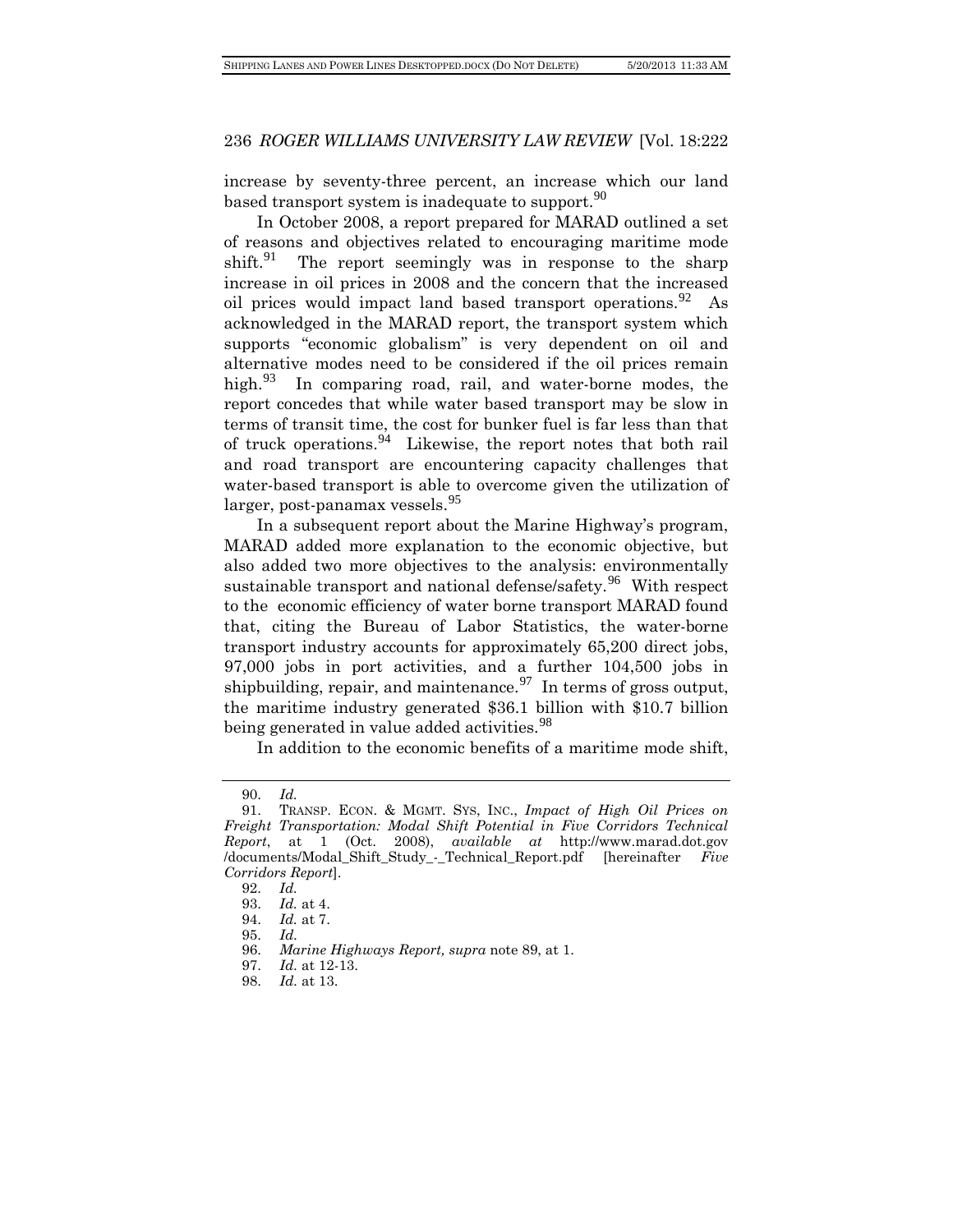one major inducement to move freight off surface-based modes is reduced congestion on land-based routes.<sup>[99](#page-18-0)</sup> The report acknowledges that reduced congestion has "potential payoffs to society, allowing greater national productivity through improved reliability of deliveries and trip times, lower transportation costs, cleaner air, and a much higher quality of life for commuters...."<sup>100</sup> According to the Texas Transportation According to the Texas Transportation Institute, approximately 2.8 billion gallons of fuel were consumed and 4.2 billion hours of commuter hours were exhausted as a result of traffic and gridlock along land based routes over time.<sup>[101](#page-18-2)</sup> The report goes on to note that even rail service has seen congestion, slowing down operational efficiency, further encouraging the need for maritime mode shift.<sup>[102](#page-18-3)</sup>

While the economic objective focuses on job creation, time efficiencies or inefficiencies and the use of oil, the environmental objective proposed by MARAD focuses on transport operations and the vehicle emissions of each mode. $103$  While the National Highway Traffic Safety Administration (NHTSA) has made strides towards improving fuel economy and Green House Gas (GHG) emissions, the report suggests a maritime mode shift to offset environmental impacts of surface transportation operations.[104](#page-18-5) In a comparison of modal effects on the general public, it was calculated that truck traffic can carry 155 ton-miles of freight per gallon, rail can carry 413 ton-miles, and tug-andbarge operations can carry  $576$  ton-miles.<sup>[105](#page-18-6)</sup> Furthermore, maritime transport emits between ten and eighty-eight grams of carbon dioxide in comparison to trucks which emit between 117 and 264 grams of carbon dioxide per ton-mile.<sup>[106](#page-18-7)</sup>

Additionally, the Environmental Protection Agency has promulgated a final rule relating to maritime based sulfur emissions, reducing sulfur emissions ninety-nine percent as well

<sup>99.</sup> *Id.* at 15.

<span id="page-18-1"></span><span id="page-18-0"></span><sup>100.</sup> *Id.*

<sup>101.</sup> *Id.* at 16 & n.38.<br>102. *Id.* at 16-17.

*Id.* at 16-17.

<sup>103.</sup> *Id.* at 21.

<sup>104.</sup> *Id.* at 21-22.

<span id="page-18-7"></span><span id="page-18-6"></span><span id="page-18-5"></span><span id="page-18-4"></span><span id="page-18-3"></span><span id="page-18-2"></span><sup>105.</sup> *Id.* at 22. A ton-mile is defined as how many miles one ton of freight can be moved on a gallon of fuel. MERRIAM WEBSTER'S THIRD NEW INT'L DICT. 2408 (3d. ed. 2002).

<sup>106.</sup> *Maritime Highway Report, supra* note 89, at 24.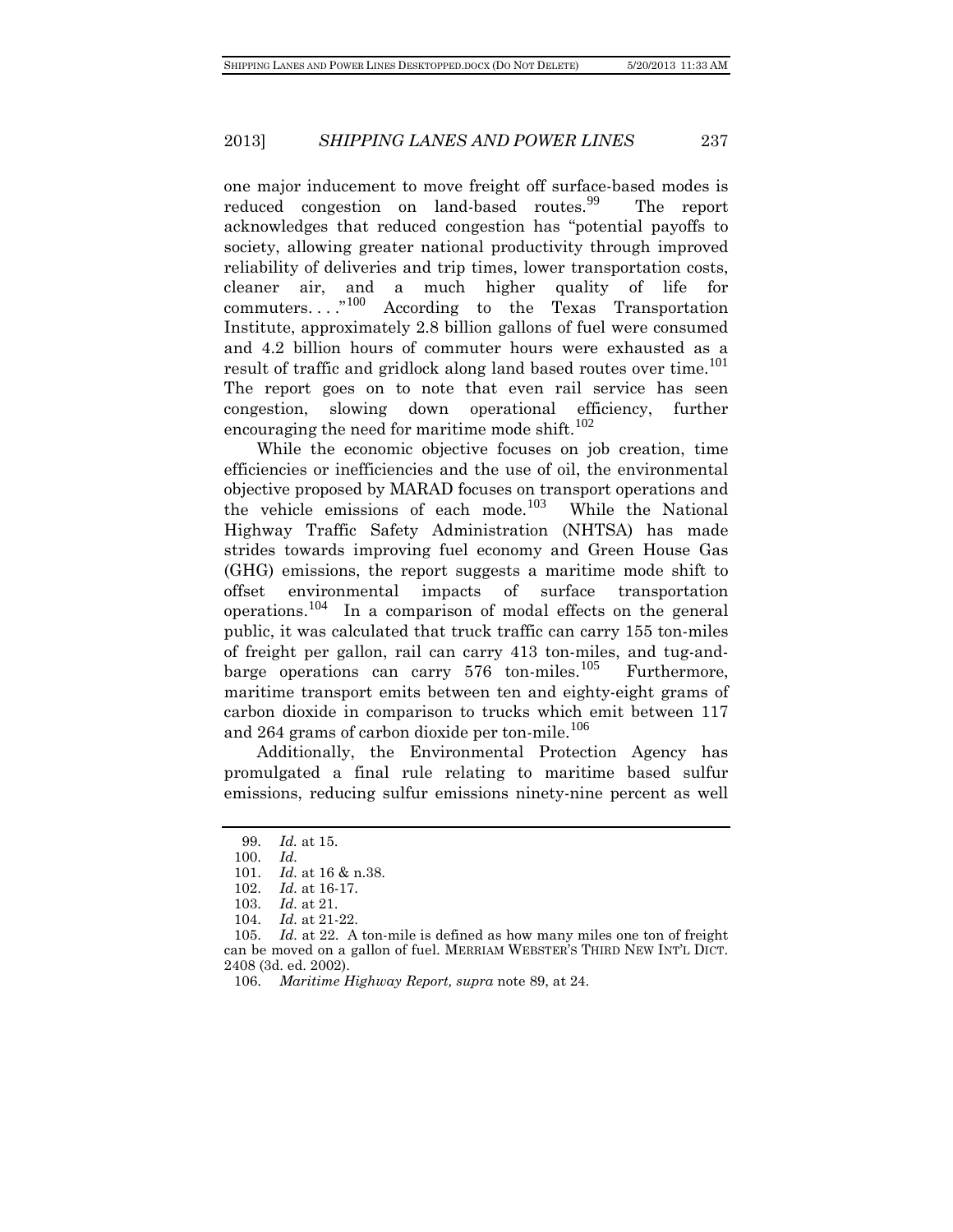bringing U.S. vessels into compliance with the International Convention for the Prevention of Pollution from Ships.<sup>[107](#page-19-0)</sup> Although most of the environmental concerns relate to sulfur, carbon dioxide, and nitrogen oxides, the report explains that mode shift to water based transport will reduce noise and vibration issues that arise when dealing with surface transportation, particularly in residential areas.<sup>[108](#page-19-1)</sup>

Although the Marine Highways report acknowledges other objectives with respect to encouraging maritime mode shift (such as national defense) and the institutional development to encourage maritime mode shift within the Marine Highways Initiative, the above mentioned objectives show the desire from the U.S. Department of Transportation for maritime mode shift. Taking these objectives into account and using the Marine Highways model, the next section explores how Davisville can help facilitate maritime operations along the East Coast (M-95) corridor.

## *2. Davisville within the Marine Highways Program*

The Marine Highways Program, established by the Energy Independence and Security Act of  $2007$ ,  $^{109}$  $^{109}$  $^{109}$  is a program under the auspices of MARAD which seeks to heighten the use of maritime waterways to offset surface transportation congestion on America's highways and motorways.<sup>[110](#page-19-3)</sup> The program utilizes 29,000 nautical miles and creates designated corridors to facilitate increased maritime transport of freight throughout the system.<sup>[111](#page-19-4)</sup>

The Davisville Facility is located along the M-95 Marine Highway which (as described by MARAD) includes the "Atlantic Ocean coastal waters, Atlantic Intracoastal Waterway, and connecting commercial navigation channels, ports, and harbors."<sup>[112](#page-19-5)</sup> The corridor spans fifteen states, from Portland,

<sup>107.</sup> *Id.* at 25-26 & n.67

<sup>108.</sup> *Id.* at 26.

<span id="page-19-2"></span><span id="page-19-1"></span><span id="page-19-0"></span><sup>109.</sup> Energy Independence and Security Act of 2007, Pub. L. No. 110-140, 121 Stat. 1492 (codified at 46 U.S.C. § 55601 (Supp. 2012)).

<span id="page-19-3"></span><sup>110.</sup> U.S. DEP'T OF TRANSP., MARITIME ADMIN., *America's Marine Highway Program: Program Description*, http://www.marad

<span id="page-19-5"></span><span id="page-19-4"></span><sup>.</sup>dot.gov/ships\_shipping\_landing\_page/mhi\_home/mhi\_home.htm (Last visited Nov. 2, 2012).

<sup>111.</sup> *Id.*

<sup>112.</sup> U.S. DEP'T OF TRANSP., MARITIME ADMIN., *M-95 Corridor Description*,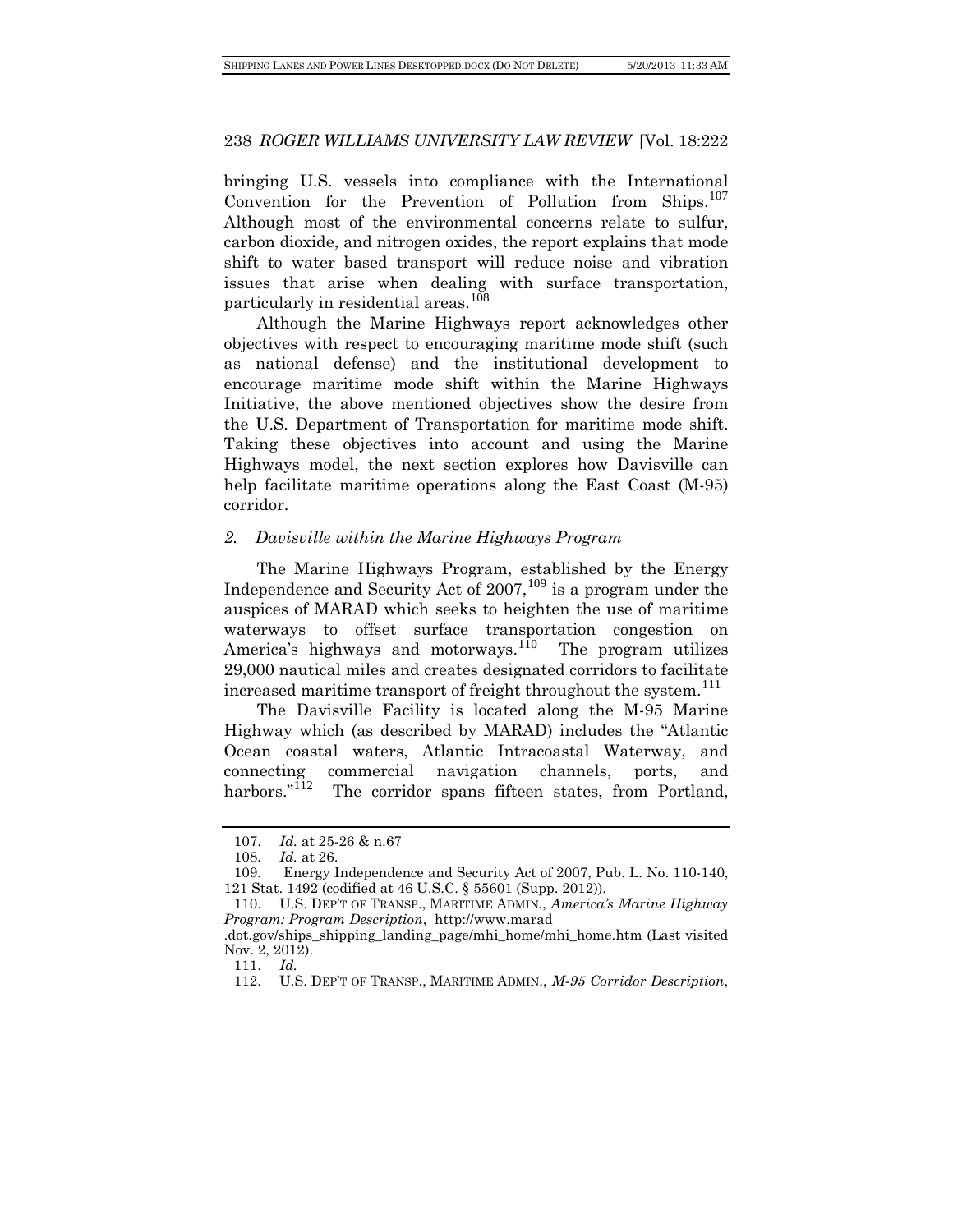Maine to Miami, Florida, with connections to other Marine Corridors further westward.<sup>[113](#page-20-0)</sup> MARAD notes that the M-95 corridor parallels approximately 1,900 miles of the I-95 corridor.<sup>[114](#page-20-1)</sup> Finally, the M-95 corridor connects to fifteen of the largest ports in the United States with these ports handling 582 million short tons of cargo per year, or twenty-six percent of the national short tons of freight moved throughout the United States.<sup>[115](#page-20-2)</sup>

The main goals of the M-95 route are to reduce landside congestion of the I-95 corridor of freight vehicles, while also reducing greenhouse gases, conserving energy, and maintaining cost of the highway infrastructure affected by truck traffic.<sup>[116](#page-20-3)</sup> These objectives are consistent with MARAD's report to Congress in April 2011, outlining the goals and prospects of achieving maritime modal shift.<sup>[117](#page-20-4)</sup> One of the unique aspects of the Marine Highways program is the multi-state and regional collaboration by the states, ports, and transportation agencies in coordinating on development of their individual corridors, or at least in emphasizing the importance of their corridor.<sup>[118](#page-20-5)</sup> In the case of the M-95 Corridor, the Port of Davisville joined other port authorities supporting the utilization of the corridor.<sup>[119](#page-20-6)</sup>

In terms of its own strategic contribution to the M-95 Corridor, Davisville applied for and received a \$22.3 million Transportation Investment Generating Economic Recovery (TIGER) Grant in 2010.[120](#page-20-7) Under the discretion of the U.S. Department of Transportation, a TIGER Grant "provides a unique opportunity for the U.S. Department of Transportation to invest in road, rail, transit and port projects that promise to achieve critical

<span id="page-20-1"></span><span id="page-20-0"></span>*available at* http://www.marad.dot.gov/documents/2012\_Marine\_Highway\_ Corridors-\_PRINTER\_FRIENDLY-\_\_V\_10.pdf (last visited Nov. 2, 2012) [hereinafter *M-95 Corridor Description*].

<sup>113.</sup> *Id.*

<sup>114.</sup> *Id.*

<span id="page-20-2"></span><sup>115.</sup> *Id.*

<sup>116.</sup> *Id.*

<sup>117.</sup> *Marine Highway Report, supra* note 89, at 42.

<sup>118.</sup> *Id.*

<sup>119.</sup> *M-95 Corridor Description*, *supra* note 112.

<span id="page-20-7"></span><span id="page-20-6"></span><span id="page-20-5"></span><span id="page-20-4"></span><span id="page-20-3"></span><sup>120.</sup> Quonset Business Park, *Quonset Development Corporation: TIGER Grant Funded Projects*, http://www.quonset.com/projects/tiger-grant-fundedprojects/ (last visited Nov. 2, 2012).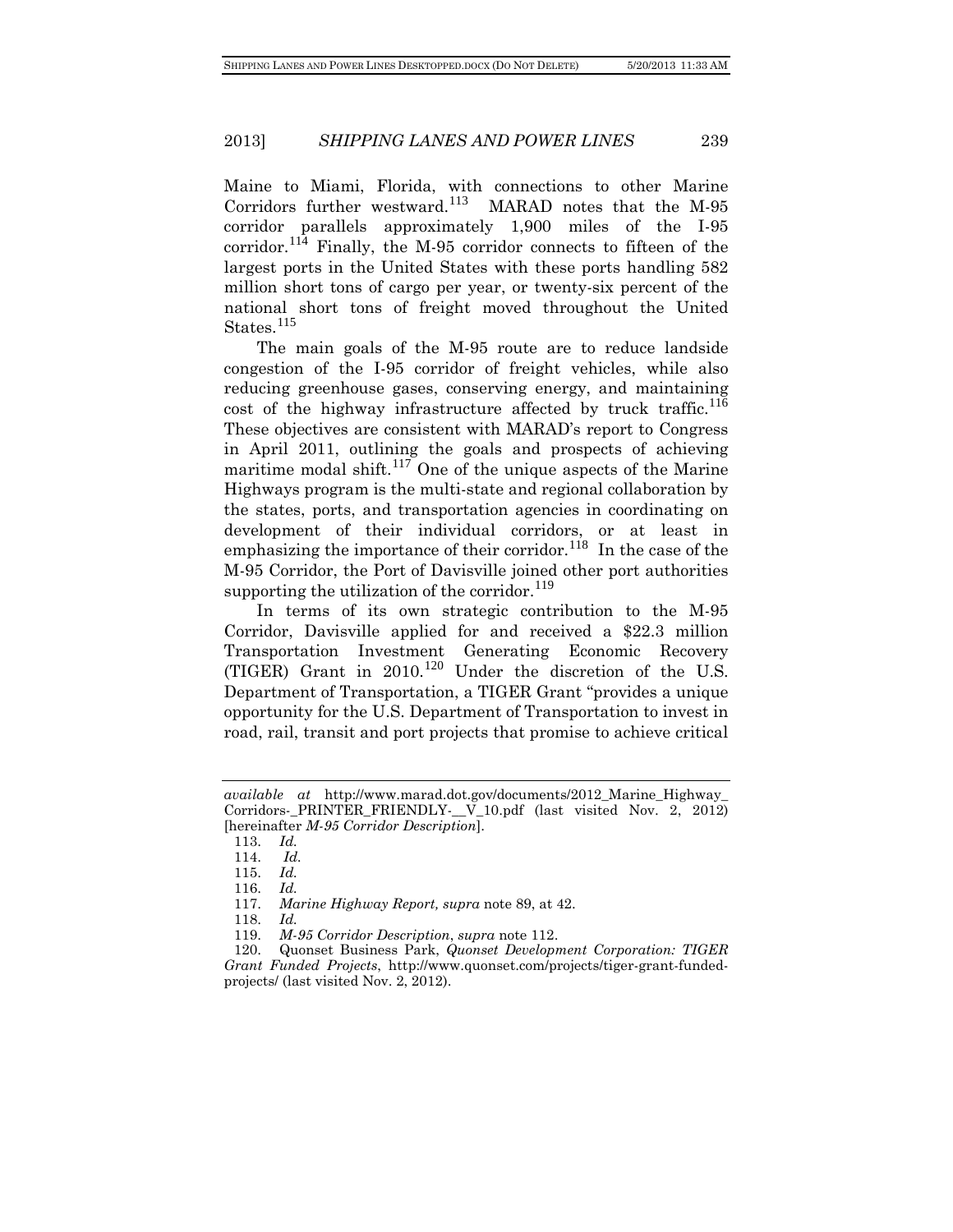national objectives."<sup>[121](#page-21-0)</sup> With the TIGER Grant for the Davisville facility, the QDC set out many construction projects to make the Port more versatile for freight operations, while preserving its customer base, primarily the auto industry. Specifically, the Port will be purchasing a port crane as well as further developing operations along Pier Two and making improvements to Terminals Four and Five within the facility.<sup>[122](#page-21-1)</sup> Outside the TIGER grant, the Port began a \$7.5 million dredging project in October of 2012, which entailed removing 260,000 cubic yards of material from the channel floor.<sup>[123](#page-21-2)</sup> In terms of intermodal development, the Port is undertaking rail rehabilitation along Pier Two, which includes placing concrete crossties and creating turnout space for carriages along the pier.<sup>[124](#page-21-3)</sup>

The improvements to the Port facility, aided by TIGER money, will help develop the Port's capabilities when the Marine Highways Program becomes viable and more marine traffic begins to utilize the corridor. The beauty of the port is that it can respond to its customers' needs by building requisite infrastructure. According to the Port Director, while the exemption from the HMT does help in the decision making process for tenants of the Port, its a small aspect of the decision-making process.<sup>[125](#page-21-4)</sup> This type of model is similar to what ABP Hull does with respect to its British clients.<sup>[126](#page-21-5)</sup> ABP has an amount of land sufficient to develop warehouses, or space, according to a customer's specific requirements and ABP works with clients to develop the needed space to accommodate their needs.<sup>[127](#page-21-6)</sup> This relationship allows for dynamic changes and the Port is able to

<span id="page-21-0"></span><sup>121.</sup> U.S. DEP'T OF TRANSP., *TIGER Grants*[,http://www.dot.gov/tiger,](http://www.dot.gov/tiger) (last visited Nov. 2, 2012).

<span id="page-21-1"></span><sup>122.</sup> Quonset Business Park, *Quonset Development Corporation: TIGER Grant Funded Projects*, http://www.quonset.com/projects/tiger-grant-fundedprojects/ (last visited Nov. 2, 2012).

<span id="page-21-2"></span><sup>123.</sup> WPRI, *Dredging project kicks off at Quonset*, WPRI.com, (Oct. 25, 2012, 6:48 PM), http://www.wpri.com/dpp/news/local\_news/south\_county /north-kingstown-dredging-project-kicks-off-at-quonset, (last visited Nov. 2, 2012).

<span id="page-21-4"></span><span id="page-21-3"></span><sup>124.</sup> Quonset Business Park, *Quonset Development Corporation: TIGER Grant Funded Projects*, http://www.quonset.com/projects/tiger-grant-fundedprojects/ (last visited Nov. 2, 2012).

<sup>125.</sup> *Id.*

<span id="page-21-6"></span><span id="page-21-5"></span><sup>126.</sup> *See* Fialkoff, *Port Centric Logistics, supra* note 1, at 50-51.

<sup>127.</sup> *See id.*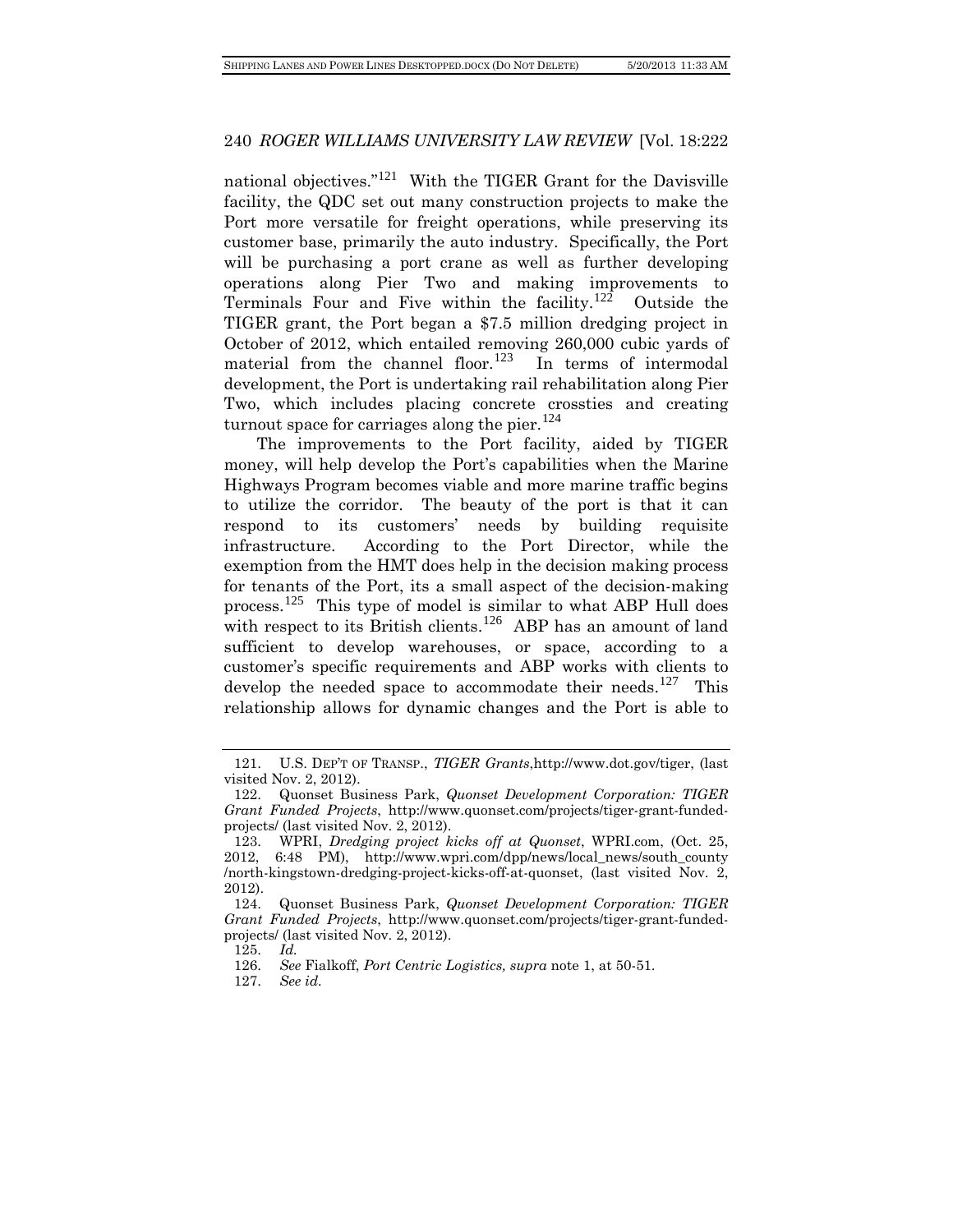cater directly to its tenants needs while customizing its services to the client's supply chain requirements.<sup>[128](#page-22-0)</sup> As described in the author's earlier work, this flexibility lends itself to a stronger development of a port-centric operation.<sup>[129](#page-22-1)</sup> While this article does not focus on port-centric operations at the Davisville Facility, future work comparing the Port of Hull to the Port of Davisville would reveal whether U.S. ports are embracing a port-centric type model or whether the Davisville case is an aberration within U.S. port governance. Likewise, the dynamic utilization of ports within the supply chain can contribute to a desire by freight movers to shift their operations from land based modes to water borne options. Although statute may prevent such shift from a transport perspective, the notion that ports can be the driving force for a mode shift should not be downplayed.

One curious connection between the Port of Hull and the Davisville Facility is their individual relationships with wind energy and the seemingly different approaches and paths taken by these ports with respect to their interaction with renewable energy. In Hull, there is a trade-off of priorities between energy lay down space and containerization operations with a seemingly positive push for energy development on port grounds.<sup>[130](#page-22-2)</sup> The next section will further explore port concepts which were started during my fieldwork in the United Kingdom and evaluate them in a Rhode Island context.

# III. TILTING AT WINDMILLS: PORTS AS STAGING GROUNDS FOR RENEWABLE ENERGY PROJECTS

So far in this analysis, the focus has been a "unique" legal aspect of the Port of Davisville with respect to the Harbor Maintenance Tax as well as evaluating the desire for maritime mode shift and U.S. efforts in this area, using the port as a reference marker along the M-95 corridor. The final section of this comment will explore the ever-growing utilization of port space for development of wind energy projects. The U.S. has certainly had some "fits and starts" with wind energy, primarily the

<span id="page-22-1"></span><span id="page-22-0"></span><sup>128.</sup> *See id.* at 29-31.

<sup>129.</sup> *See id.* at 78.

<span id="page-22-2"></span><sup>130.</sup> *Id.*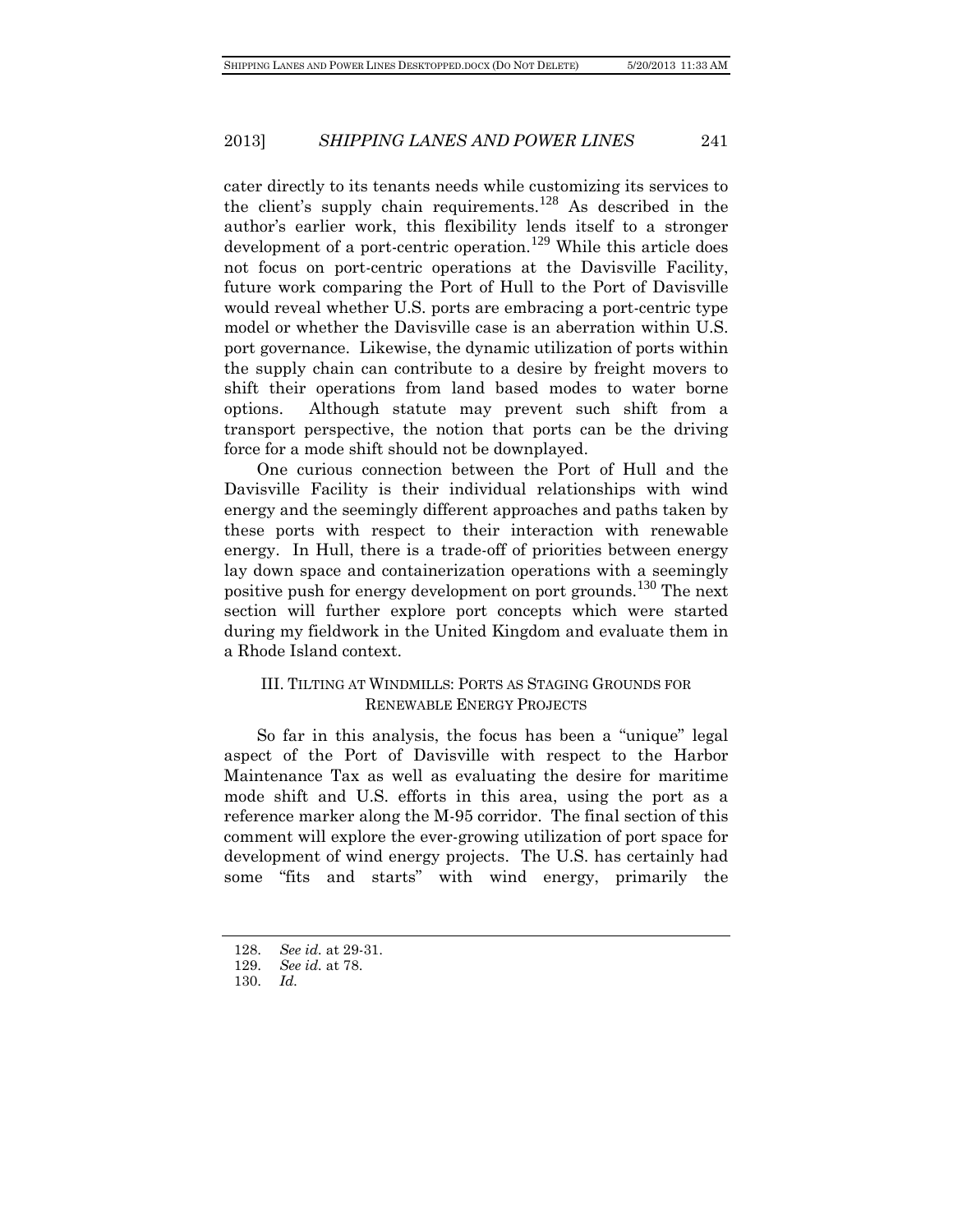development of the Cape Wind project in Massachusetts<sup>[131](#page-23-0)</sup> and the ongoing development of the Deepwater Wind project in Rhode Island. However, the U.S. is behind its European counterparts, such as the UK, Germany, and Denmark, in developing wind energy and the utilization of ports as staging grounds for such projects.[132](#page-23-1) This section will build on work conducted by the author during his time at the Institute for Transport Studies as well as work done by Thomsen, the author of *Offshore Wind*, in comparing wind energy permitting and installation procedures in the U.S. with those in the EU. $^{133}$  $^{133}$  $^{133}$  Using the ongoing Deepwater Wind project and the Port of Davisville, a contrast will be drawn as to how the U.S. has taken a more cumbersome approach to wind development versus the holistic integrated approach espoused by EU countries.

A. "Getting your Decade In Court:"[134](#page-23-3) Permitting Regimes in the United States and the EU

Kurt Thomsen, the author of *Offshore Wind: A Comprehensive Guide to Successful Offshore Wind Farm Installation* compares the various regimes for permitting in the U.S., UK, and Germany with respect to the siting and development of offshore wind farms.<sup>[135](#page-23-4)</sup> When reviewing the permitting structures for each of these countries, three things should be kept in mind: 1) who is holding the land/seabed in title upon which the project will be

<span id="page-23-0"></span><sup>131.</sup> The Cape Wind Project "will be America's first offshore wind farm, on Horseshoe Shoal in Nantucket Sound. Miles from the nearest shore, 130 wind turbines will gracefully harness the wind to produce up to 420 megawatts of clean, renewable energy." CAPE WIND, Project at a Glance, <http://www.capewind.org/article24.htm> (last visited Nov. 12, 2012). The process for completion of the permitting process however took nine years to complete and Cape Wind is the only company who has made it through the process as of today. F.B. VAN CLEVE & A.E. COPPING, OFFSHORE WIND ENERGY PERMITTING: A SURVEY OF U.S. PROJECT DEVELOPERS, DEPARTMENT OF ENERGY 4.8 (Nov. 2010), *available at* http://www.pnl.gov/main/publications/external /technical\_reports/pnnl-20024.pdf.

<span id="page-23-1"></span><sup>132.</sup> KURT E. THOMSEN, OFFSHORE WIND: A COMPREHENSIVE GUIDE TO SUCCESSFUL OFFSHORE WIND FARM INSTALLATION 9, 17, 21, 23 (2012) [hereinafter THOMSEN, OFFSHORE WIND].

<sup>133.</sup> *Id.* at 9.

<span id="page-23-4"></span><span id="page-23-3"></span><span id="page-23-2"></span><sup>134.</sup> I would like to thank Professor Dennis Esposito for the use of this quote, aptly describing the potentially long process it may take to get a permit in the context of U.S. environmental projects

<sup>135.</sup> THOMSEN, OFFSHORE WIND, s*upra* note 132, at vii.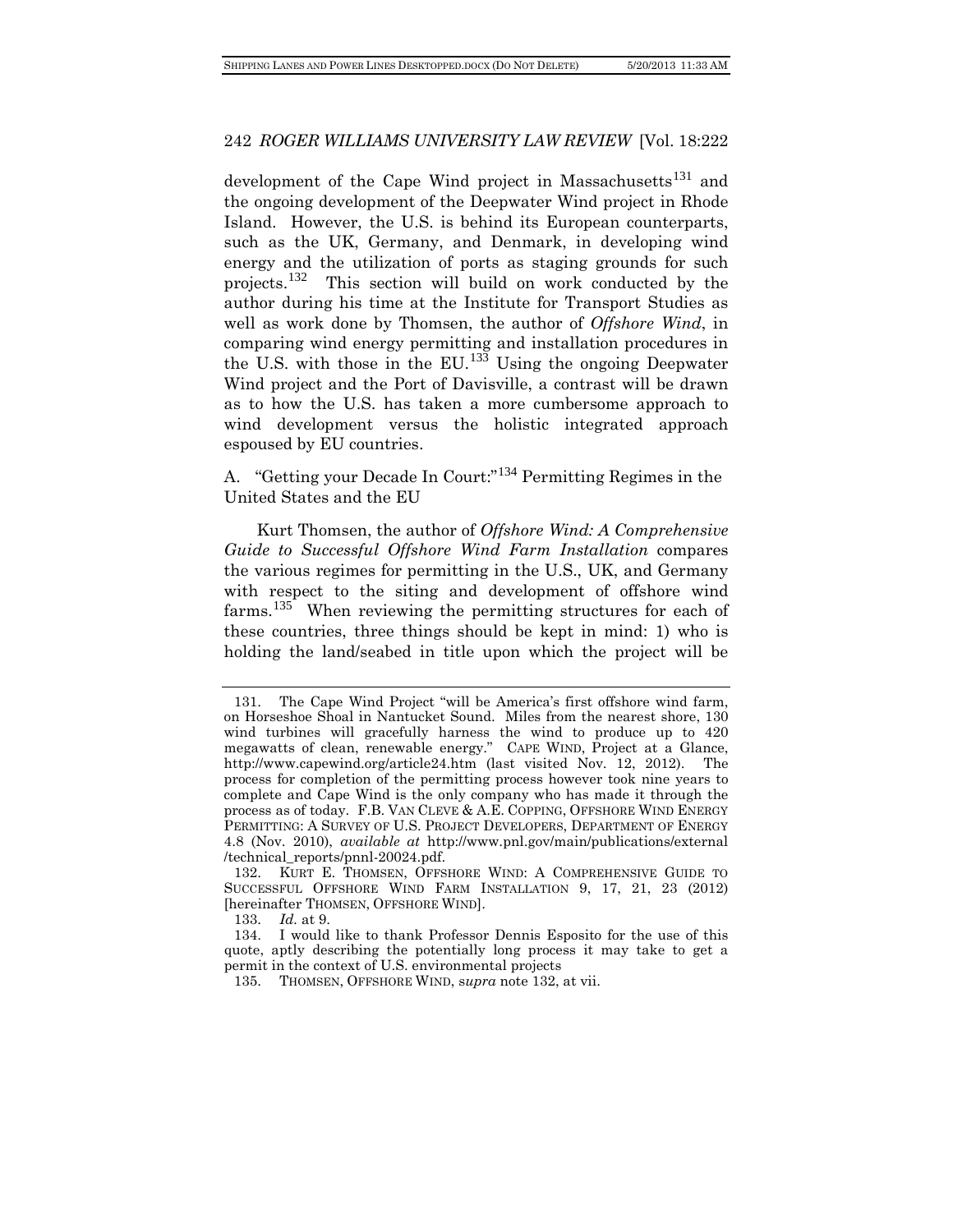built, 2) what are the administrative structures/agencies that oversee the application process, and (3) who do these administrative agencies answer to?<sup>[136](#page-24-0)</sup>

#### *1. The United States*

Of the three regimes being analyzed, the United States has the most cumbersome and entangled system of permitting regulations for an offshore wind project.<sup>[137](#page-24-1)</sup> First, in comparison to the British and German regimes, the United States holds land submerged in a public trust.<sup>[138](#page-24-2)</sup> The Public Trust Doctrine<sup>[139](#page-24-3)</sup> makes such lands open to all, and therefore activities conducted in these areas have to conform to the desire/needs of society as a whole.<sup>[140](#page-24-4)</sup> On top of this abstract protection, a wind farm project must navigate regulations and issues of multi-level governance as well as multiple agencies involved in the process.<sup>[141](#page-24-5)</sup> For example, the federal permitting regime requires compliance with the National Environmental Policy Act ("NEPA")<sup>[142](#page-24-6)</sup>, Coastal Zone Management Act ("CZMA")<sup>[143](#page-24-7)</sup>, Clean Water Act ("CWA")<sup>[144](#page-24-8)</sup>, Rivers and Harbors Act  $("RHA")^{145}$  $("RHA")^{145}$  $("RHA")^{145}$ , and species-protecting statutes such as the Endangered Species Act  $("ESA")^{146}$  $("ESA")^{146}$  $("ESA")^{146}$  and the Marine Mammal Protection Act ("MMPA") [147](#page-24-11)

Within each of these statutes are various applications, permitting requirements and impact analyses to ensure the project is in compliance with each of the regimes.<sup>[148](#page-24-12)</sup> The U.S. has

<sup>136.</sup> *Id.*

<sup>137.</sup> *Id.* at 13-16.

<span id="page-24-2"></span><span id="page-24-1"></span><span id="page-24-0"></span><sup>138.</sup> Christine Santora, Nicole Hade, & Jackie Odell, *Managing offshore wind developments in the United States: Legal, environmental and social considerations using a case study in Nantucket Sound*, 47 OCEAN & COASTAL MGMT. 141, 153 (2004) [hereinafter Santora, *Managing offshore wind*].

<span id="page-24-4"></span><span id="page-24-3"></span><sup>139.</sup> As explained by Santora, Hade, and Odell, "The Public Trust Doctrine can be traced back to Roman law and applies to tidelands and lands below navigable waters, which were claimed to be of value for commerce, navigation, and fishery resources." *Id.*

<sup>140.</sup> *See id.*

<span id="page-24-5"></span><sup>141.</sup> THOMSEN, OFFSHORE WINDS, *supra* note 132, at 15.

<span id="page-24-6"></span><sup>142.</sup> 42 U.S.C. §§ 4321-4370f (2006).

<span id="page-24-8"></span><span id="page-24-7"></span><sup>143.</sup> [16 U.S.C.](http://en.wikipedia.org/wiki/Title_16_of_the_United_States_Code) §§ 1451-1466 (2006).

<sup>144.</sup> 33 U.S.C. §§ 1251-1387 (2006).

<sup>145.</sup> 33 U.S.C. §§ 401-467 (2006).

<span id="page-24-10"></span><span id="page-24-9"></span><sup>146.</sup> 7 U.S.C. §§ 136-136y (2006).

<sup>147.</sup> 16 U.S.C. §§ 1361-1423h (2006).

<span id="page-24-12"></span><span id="page-24-11"></span><sup>148.</sup> THOMSEN, OFFSHORE WINDS, s*upra* note 132, at 15.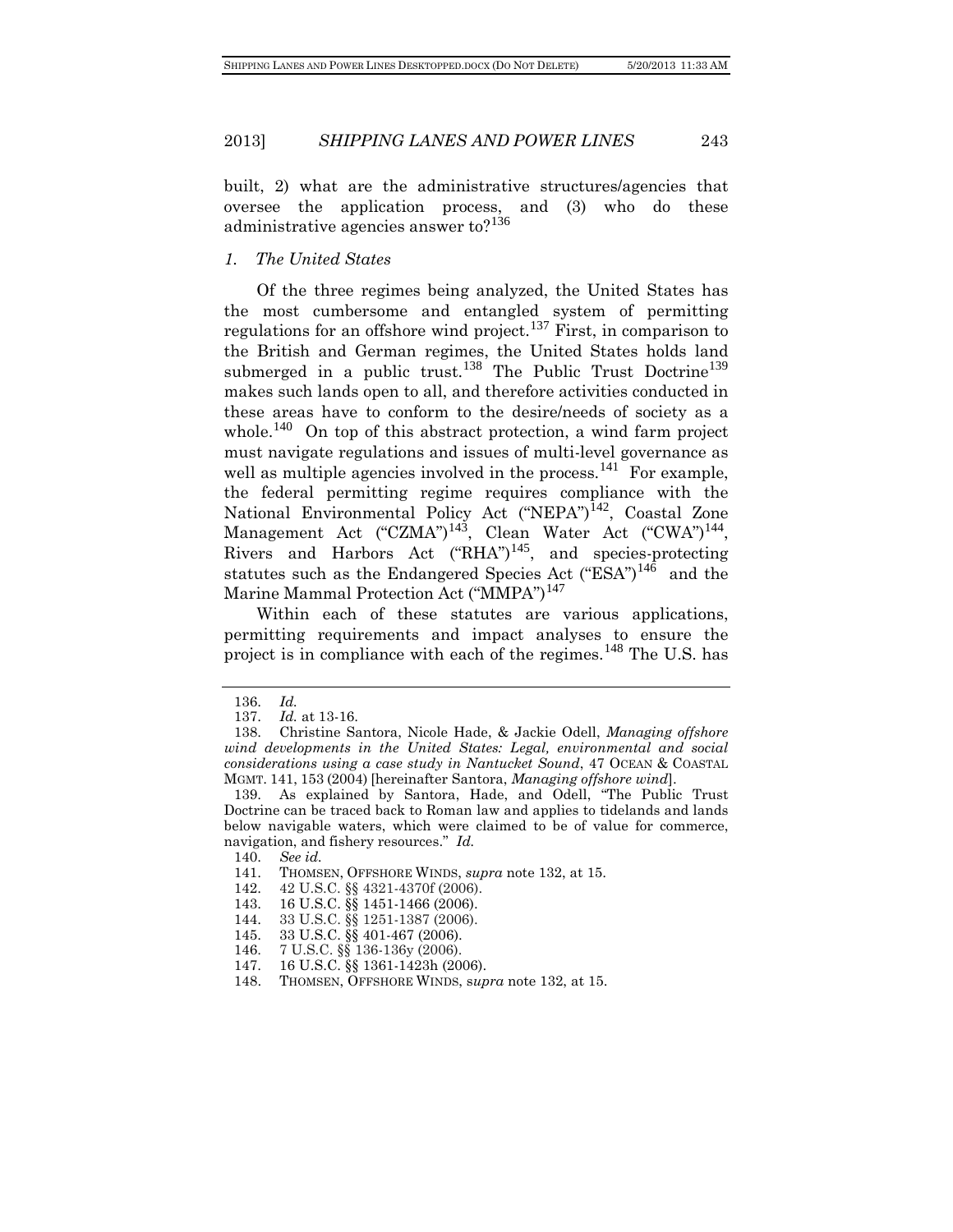a pseudo-centralized agency, the Bureau of Ocean Energy Management Regulation and Enforcement ("BOEMRE") that focuses on the development of wind farms on the outer continental<br>shelf.<sup>149</sup> However, final approval requires multi-level However, final approval requires multi-level governmental cooperation and communication as well as support from the communities potentially impacted by the project.<sup>[150](#page-25-1)</sup>

#### *2. The United Kingdom*

In contrast, the United Kingdom has what some consider a more streamlined approach to offshore wind farms.<sup>[151](#page-25-2)</sup> The biggest and probably most important difference between the British and American approaches is that in the U.S. submerged lands are held in public trust, whereas submerged lands in the United Kingdom are managed by the Crown Estate, a corporate body that answers to Parliament, which represents the monarch's hereditary possessions.[152](#page-25-3) In accordance with British and EU goals of wind energy development, the Crown Estate solicits and manages offshore leases in the UK.<sup>[153](#page-25-4)</sup>

While the Crown Estate is the main lease-holder, wind farm projects must undergo a Strategic Environmental Assessment (SEA) which, similar to the Environmental Impact Statement  $(EIS)^{154}$  $(EIS)^{154}$  $(EIS)^{154}$  required by NEPA, assesses the environmental and the social impacts of the project.<sup>[155](#page-25-6)</sup> Unlike the EIS process however, the SEA takes a more public access approach during which the community is involved in designing the strategy to be implemented, as opposed to the perceived adversarial system under the NEPA process.<sup>[156](#page-25-7)</sup> Likewise, the administrative agencies

<span id="page-25-0"></span><sup>149.</sup> *Id*. at 10-11.

<sup>150.</sup> *Id.* at 10-11.

<sup>151.</sup> *See id.* at 17-21.

<sup>152.</sup> *Id.* at 19.

<sup>153.</sup> *Id.*

<span id="page-25-5"></span><span id="page-25-4"></span><span id="page-25-3"></span><span id="page-25-2"></span><span id="page-25-1"></span><sup>154.</sup> Under NEPA, if a project affects the natural or built environment, the project must undertake analyzing the impacts of the project as well as providing alternatives to mitigate any potential impacts as a result of the project. COUNCIL ON ENVIRONMENTAL QUALITY EXECUTIVE OFFICE OF THE PRESIDENT, A CITIZEN'S GUIDE TO THE NEPA: HAVING YOUR VOICE HEARD 18 (Dec. 2007) *available at* http://ceq.hss.doe.gov/nepa/Citizens\_Guide\_Dec07.pdf

<sup>155.</sup> THOMSEN, OFFSHORE WINDS, s*upra* note 132, at 18.

<span id="page-25-7"></span><span id="page-25-6"></span><sup>156.</sup> However it should be noted that it is the author's opinion that the NEPA process relating to public participation with respect to an EIS can devolve into what one could consider a "healthy" adversarial process given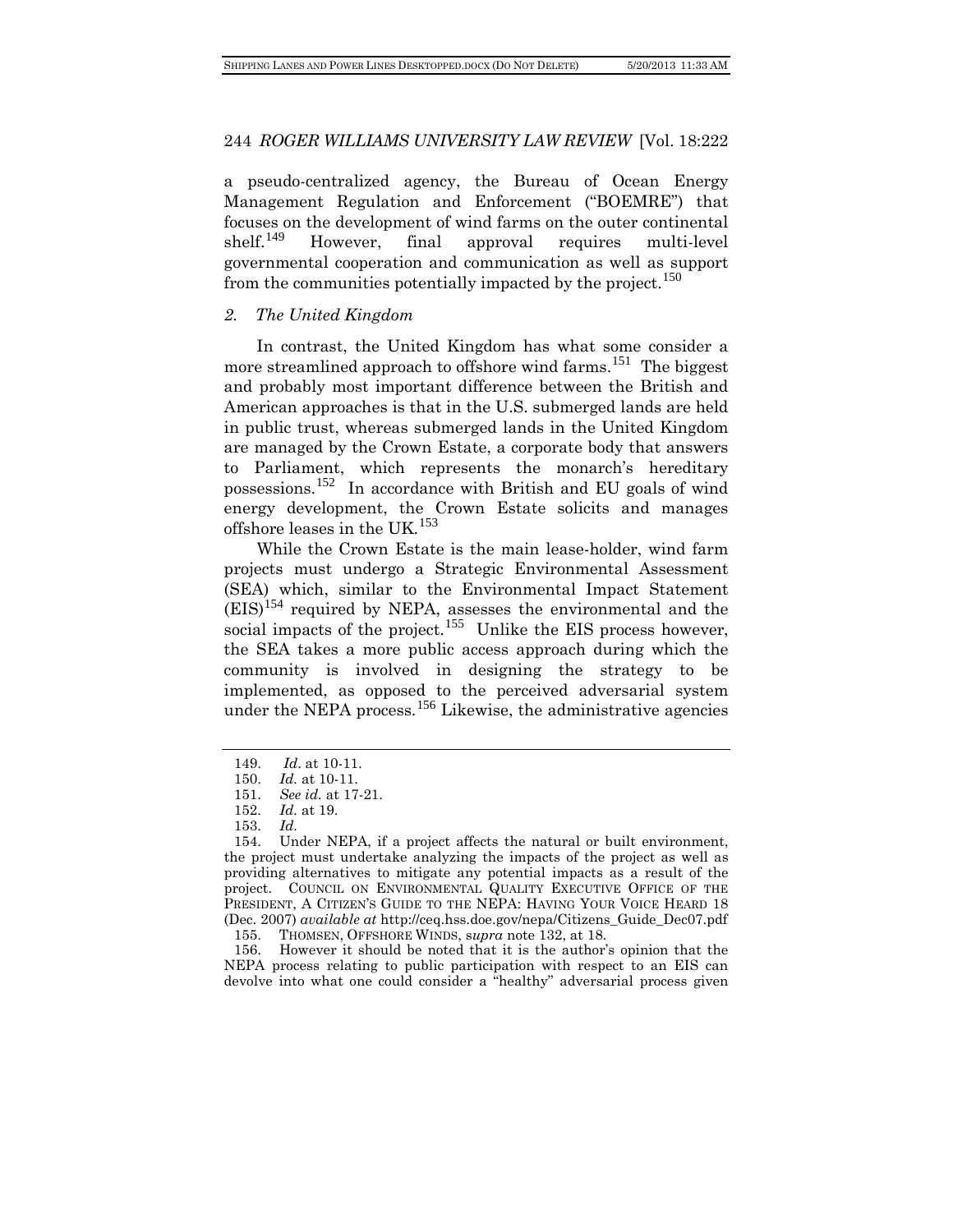in the UK are more centralized, specifically, applications and associated work in the lease process answer to the Marine Management Organization ("MMO") and the Infrastructure Planning Commission ("IPC").<sup>[157](#page-26-0)</sup> These two agencies, in contrast to the myriad of agencies involved the U.S. process allow more direct communication and a more centralized approach to administrative management from the perspective of the government, as well as the contractor and project developer.<sup>[158](#page-26-1)</sup>

#### *3. Germany*

The British approach and administrative system is more streamlined because the barrier of the public is removed from the process in contrast to the oversight required by Public Trust Doctrine in the U.S.<sup>[159](#page-26-2)</sup> With that said, Germany mirrors the United States from a structural perspective in the sense that there is a federal government and individual states (Länders) which have distinct sovereign responsibilities, including the management of ocean resources. This begs the question, why a similar administrative state in Germany allows for a smoother permitting process than in the U.S.?

Similar to the British, the German push for Wind Energy comes from the  $EU^{160}$  $EU^{160}$  $EU^{160}$  and its directive-setting renewable energy targets.[161](#page-26-4) However, in contrast to both the British and American regulatory frameworks, the German leasing and permitting system is driven by statute and the administrative state, not a public trust or a single entity representing monarchical interests.[162](#page-26-5) In Germany, the Federal Maritime and Hydrographic Agency ("BSH") is authorized under the Federal Maritime Responsibilities  $Act^{163}$  $Act^{163}$  $Act^{163}$  while the Marine Facilities

<span id="page-26-1"></span><span id="page-26-0"></span>the way in which the public is allowed to comment and attend public meetings to essentially protest projects.

<sup>157.</sup> *See* THOMSEN, OFFSHORE WINDS, *supra* note 132, at 20.

<sup>158.</sup> *See id.*

<span id="page-26-4"></span><span id="page-26-3"></span><span id="page-26-2"></span>Essentially, because the Crown Estate manages the crown's property, the public is not involved in discussing whether the land should be leased for the potential project. *See id.* at 19.

<sup>160.</sup> 2009 O.J. (L 140) 16.

<span id="page-26-5"></span><sup>161.</sup> *See* THOMSEN, OFFSHORE WINDS, *supra* note 132, at 22.

<span id="page-26-6"></span><sup>162.</sup> *Id.* at 22.

<sup>163.</sup> *Id.*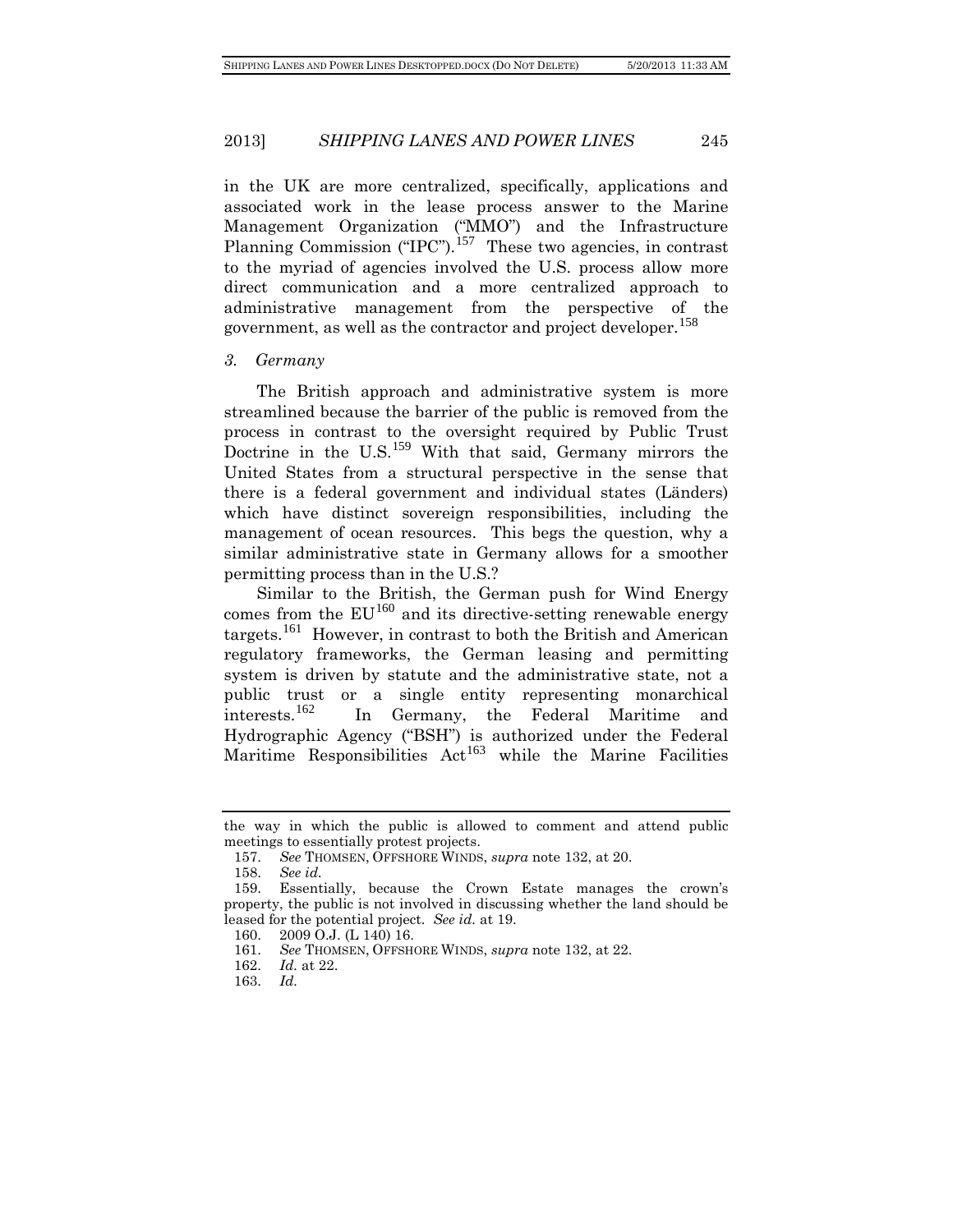Ordinance<sup>[164](#page-27-0)</sup> controls wind farm project development.<sup>[165](#page-27-1)</sup> Unlike the U.S., the relationship between federal government and the individual coastal states creates interlocking and overlapping lines of communication to facilitate project development and reduce the amount of administrative and regulatory overlap.<sup>[166](#page-27-2)</sup> Whereas the federal government manages the lease of land within the State's Economic Exclusive Zone ("EEZ"), the coastal states are kept informed via an Offshore Wind Standing Committee ("StAOWind").<sup>[167](#page-27-3)</sup> The coastal states are also involved in approving transmission lines that emanate from their shores, thus giving them rights to participate in the process.<sup>[168](#page-27-4)</sup> The issue of transmission lines and the ability to convert the wind energy into actual electric power is the main barrier for the German case, in particular, the use of High Voltage Direct Converters ("HVDC") to integrate the wind energy into the national grid.<sup>[169](#page-27-5)</sup> This problem illustrates, in addition to transport issues with unstable geotechnical data, the practical problems that occur when implementing wind projects offshore.<sup>[170](#page-27-6)</sup>

#### *4. Who is in the Driver's Seat?*

Thomsen's comparison of these three systems provides some basic insight into the different drivers, forces, and barriers to developing wind energy projects from a U.S. and broad EU perspective.[171](#page-27-7) In the case of the U.S., while the Public Trust Doctrine provides the right for individuals to use public lands, this creates an initial hurdle that slows down the project given the high level of protection afforded to these lands by both the state and federal government.<sup>[172](#page-27-8)</sup> In addition to the Public Trust Doctrine, a project in the U.S. must contend with the ever-

<span id="page-27-0"></span><sup>164.</sup> *Id.*

<sup>165.</sup> *Id.*

<sup>166.</sup> *Id.* 

<sup>167.</sup> *Id.* at 23.

<sup>168.</sup> *Id.*

<span id="page-27-6"></span><span id="page-27-5"></span><span id="page-27-4"></span><span id="page-27-3"></span><span id="page-27-2"></span><span id="page-27-1"></span><sup>169.</sup> Matthias Schulz, *Germany's Offshore Fiasco: North Sea Wind Offensive Plagued by Problems*, SPIEGELONLINE (Sept. 4, 2012), [http://www.](http://www.spiegel.de/international/germany/german-offshore-wind-offensive-plagued-by-problems-a-852728-2.html) [spiegel.de/international/germany/german-offshore-wind-offensive-plagued-by](http://www.spiegel.de/international/germany/german-offshore-wind-offensive-plagued-by-problems-a-852728-2.html)[problems-a-852728-2.html](http://www.spiegel.de/international/germany/german-offshore-wind-offensive-plagued-by-problems-a-852728-2.html) (last visited Nov. 12, 2012).

<sup>170.</sup> *Id.*

<span id="page-27-8"></span><span id="page-27-7"></span><sup>171.</sup> *See* THOMSEN, OFFSHORE WIND, *supra* note 132, at 9-23.

<sup>172.</sup> *See* Santora, *Managing offshore wind, supra* note 138, at 153.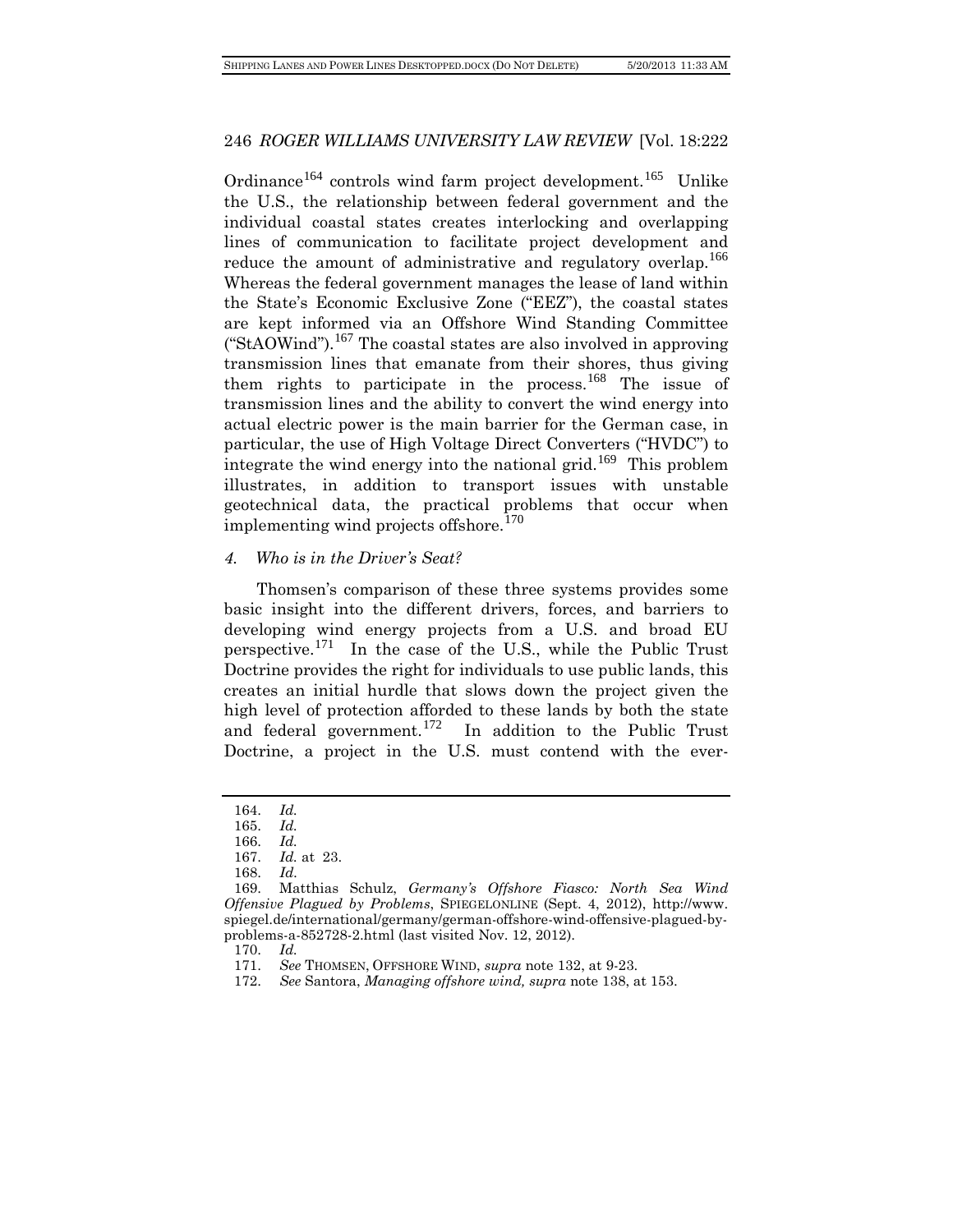confusing administrative state which includes multiple agency involvement, over-lapping and time consuming procedural requirements, as well as assessment criteria to ensure project viability.[173](#page-28-0) Moreover, a need for state, local, and federal harmony in approving the project for siting and future construction further encumbers the process.<sup>[174](#page-28-1)</sup> In contrast, the European model is driven by high level directives from a supra-national organization, the internalization of such directives and varied approaches to implementation.<sup>[175](#page-28-2)</sup> While the British probably have the most stream-lined approach, such an approach is only possible because of the monarchical lands and the Crown Estate's ability to lease land if it conforms to the Queen's economic desires.  $1/6$ 

Germany may provide a model that the U.S. can attempt to adapt or modify to fit with the Public Trust Doctrine. In Germany, a federal statute essentially creates an enabling agency for centralized stewardship with mandates from auxiliary statutes and communication with coastal states via committees.<sup>[177](#page-28-4)</sup> These states create a cooperative framework that streamlines the process and actively includes all stakeholders in the process to ensure a well-developed project with all concerns addressed.<sup>[178](#page-28-5)</sup> A caveat to this approach is that while the German case only involves two statutes in contrast to the myriad of U.S. statutes,  $^{179}$  $^{179}$  $^{179}$ the EU provides directives which further develop parameters.<sup>[180](#page-28-7)</sup> Given the structural similarities in both vertical federalism and the administrative state, further investigation should be done to determine what lessons the U.S. can glean from Germany with respect to offshore wind project development.

Having broadly defined the regulatory framework in the U.S. and the UK with respect to wind energy projects, the focus will now turn to how ports can contribute to wind farm projects. Finally this article compares the respective relationships of the Port of Hull in the United Kingdom and the Port of Davisville

<span id="page-28-1"></span><span id="page-28-0"></span><sup>173.</sup> *Id.*

*Id.* at 15-16.

<span id="page-28-3"></span><span id="page-28-2"></span><sup>175.</sup> *See id.* at 17-23.

<sup>176.</sup> *Id.* at 19.

<span id="page-28-4"></span><sup>177.</sup> *Id.*

<span id="page-28-5"></span><sup>178.</sup> *Id.* at 23.

<span id="page-28-6"></span><sup>179.</sup> *Compare id.* at 23, *with id.* at 15.

<span id="page-28-7"></span><sup>180.</sup> 2009 O.J. (L 140) 16.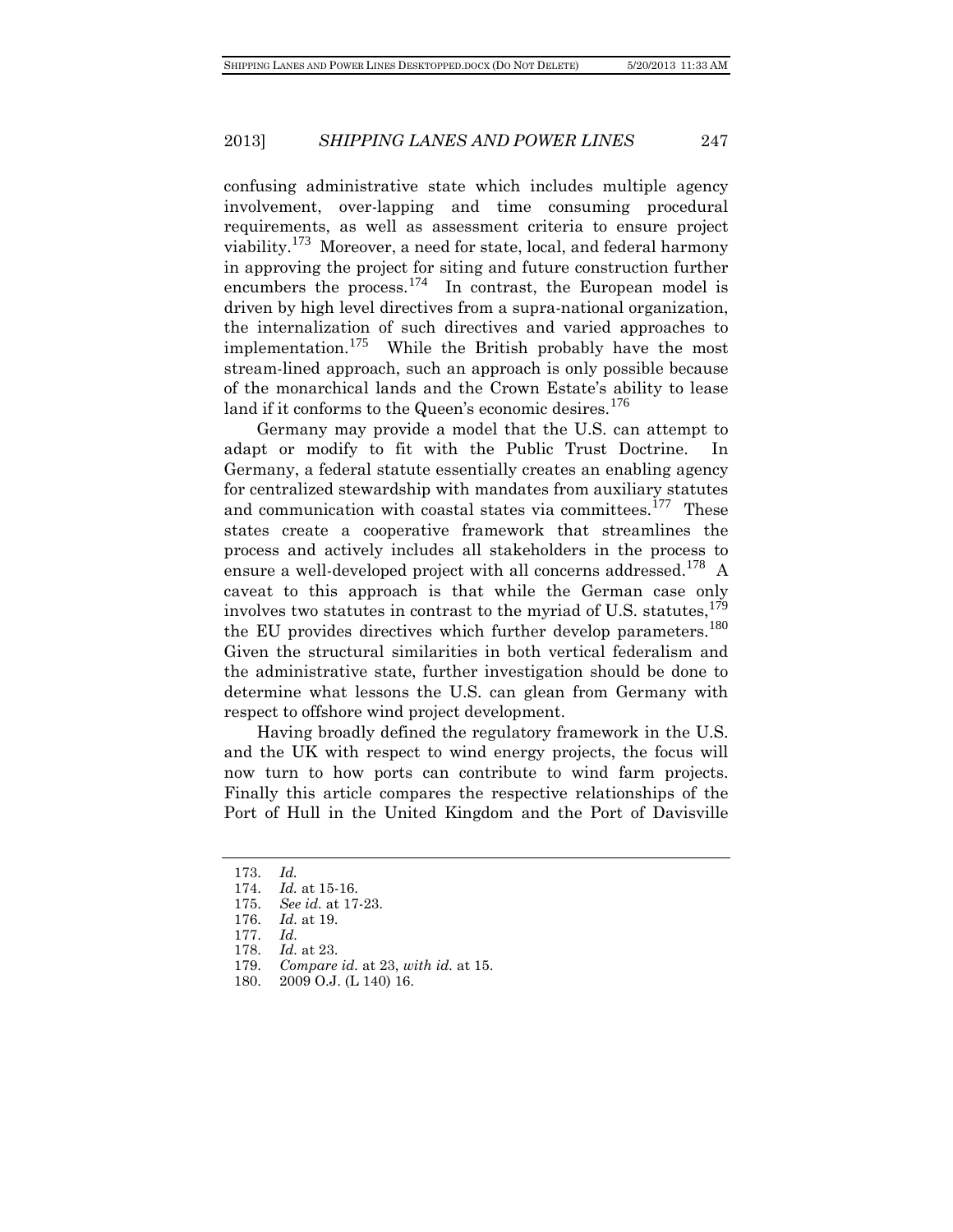with wind energy and the lessons or challenges each port exemplifies.

B. "Where Rubber Meets the Road," or more aptly, where monopoles meet the seabed: the Port as the Staging Ground for Wind Projects

One of the critical aspects of developing the logistics for wind farm projects is the land/water interface for transporting equipment and wind turbines to the offshore site for construction.[181](#page-29-0) As part of the "supply chain," the port becomes a critical hub of activity as both a staging ground and a transport site.<sup>[182](#page-29-1)</sup> When choosing a port to act as a staging ground, Thomsen lists various factors to consider in determining whether the port can support the equipment and modal impacts of the project.<sup>[183](#page-29-2)</sup> These factors include:

(1) Ground Preparation: The port must have a ground-bearing capacity which can support the weight of ground traffic loaded with equipment, the numerous movements on-site, as well as the standing weight of the blades, nacelles, foundations, and monopoles.<sup>[184](#page-29-3)</sup>

(2) Piers and Waterfronts: This factor looks at the hardware within the port; specifically the cranes the port has in addition to the berthing space and pier capacity for holding the massive size of the transport vessels between the port and the off-site area.<sup>[185](#page-29-4)</sup>

(3) Seabed considerations: As one of the most important considerations in port selection, the seabed must be able to hold and maintain the weight of jacking vessels when they rise up to collect the equipment for transport.<sup>[186](#page-29-5)</sup>

(4) Security and On-site management: In addition to the geotechnical and infrastructure requirements, the port needs to be able to contain and monitor movement of employees, technicians, and other personnel to ensure safety of crew, equipment, and material. Using International Standards for Port Security ("ISPS"), ports can protect assets and personnel and monitor

<span id="page-29-1"></span><span id="page-29-0"></span><sup>181.</sup> *See* THOMSEN, OFFSHORE WIND, *supra* note 132, at 85.

<sup>182.</sup> *See id.* at 85-86.

<span id="page-29-2"></span><sup>183.</sup> *Id.* at 86.

<span id="page-29-3"></span><sup>184.</sup> *Id.* at 86-87.

<span id="page-29-4"></span><sup>185.</sup> *Id.* at 87-88.

<span id="page-29-5"></span><sup>186.</sup> *Id.* at 85-86.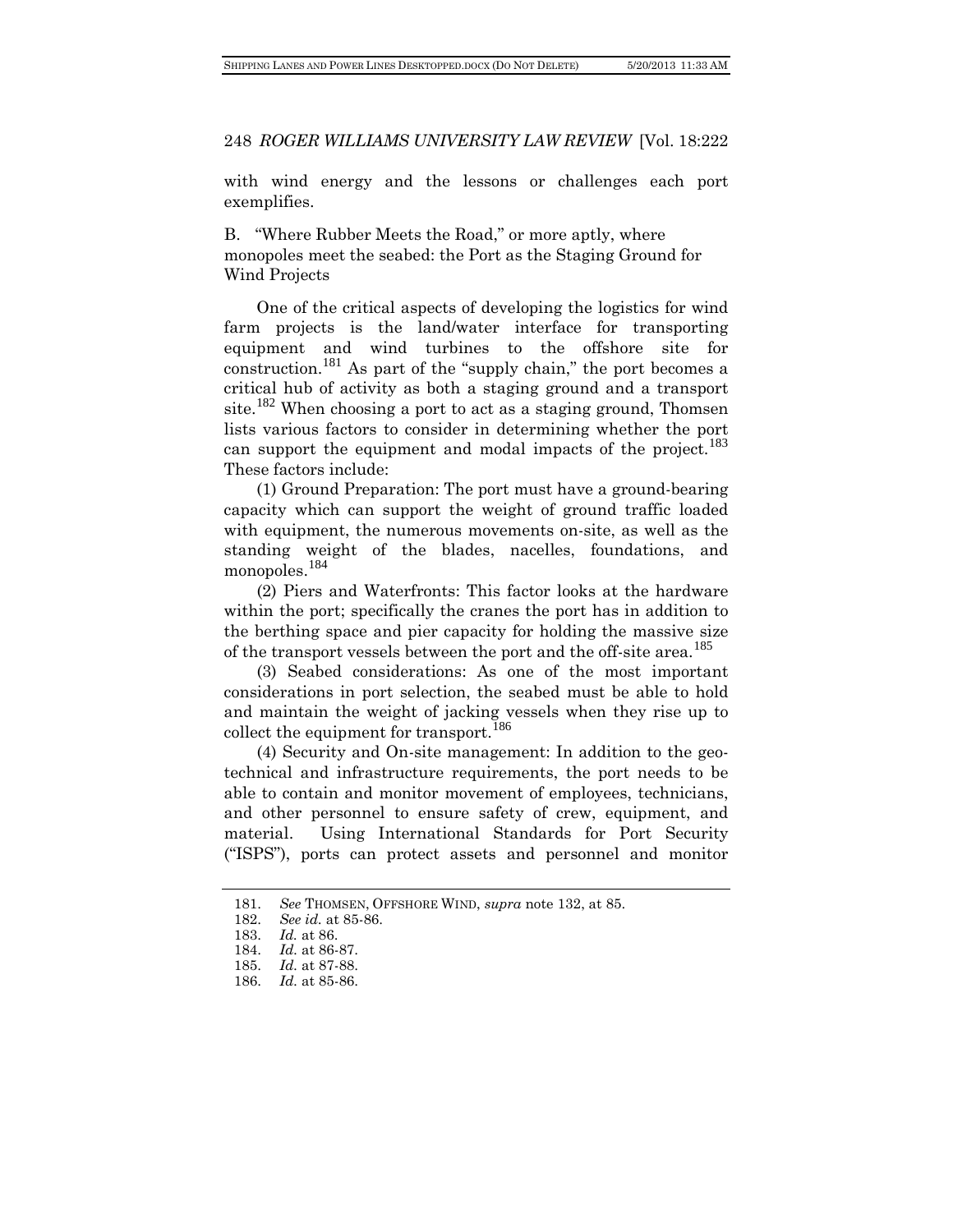movement within the facility.<sup>[187](#page-30-0)</sup>

With these considerations in mind, this article will now look at the Port of Hull and its relationship with Siemens in providing a staging ground for the North Sea Wind Farm Project and the ongoing Deepwater Wind project at Davisville. While the following discussion does not mention the above factors per se, it is important to acknowledge that, in the initial phase of project conceptualization, such factors play a critical role in developing the supply chain for wind turbine construction.

#### *1. Green-Port Hull*

The Port of Hull is located on the East Coast of England, along the Humber Estuary.<sup>[188](#page-30-1)</sup> While the Port dates back to the Middle Ages, its peak usage was during the Industrial Revolution and continued to grow steadily until the growth of containerization and the rise of larger draft vessels.<sup>[189](#page-30-2)</sup> Much of Hull's infrastructure, particularly its rail infrastructure, was demolished as a result of the Beeching report,  $190$  which effectively gutted the rail on Port grounds.<sup>[191](#page-30-4)</sup>

Today, the Port is re-developing its focus with an emphasis on industrial and manufacturing production, particularly in the areas of paper, chemicals, and renewable energy. As described by Phillip Coombes, the Port operator, Associated British Ports (ABP) have entered into a Memorandum of Understanding (MoU) with Siemens to provide its port space to be the staging ground for the North Sea wind farm. In February of 2011, ABP stated that:

Green Port Hull will involve the regeneration of

<sup>187.</sup> *Id.*

<span id="page-30-1"></span><span id="page-30-0"></span><sup>188.</sup> *See* Fialkoff, PORT CENTRIC LOGISTICS, *supra* note 1, at 87 (citation omitted).

<sup>189.</sup> *Id.* at 44 (citation omitted).

<span id="page-30-3"></span><span id="page-30-2"></span><sup>190.</sup> The Reshaping of British Railways (more commonly known as the Beeching Report) was published with the desire to remove rail infrastructure in favor of new roads. This report led to a number of track and station closures from 1963 onwards. Marc Fialkoff & Angela Carpenter, Marc Fialkoff & Angela Carpenter, Developments in Port Centric Logistics in EU Seaports with respect to Transport, Containerisation and Security 9 (Sept. 30, 2012 ) (unpublished manuscript) (on file with author) [hereinafter Fialkoff, Developments in Port Centric Logistics].

<span id="page-30-4"></span><sup>191.</sup> *Id.* The port still utilizes rail to move coal imported from Russia and has recently updated this infrastructure to increase capacity. *Id.*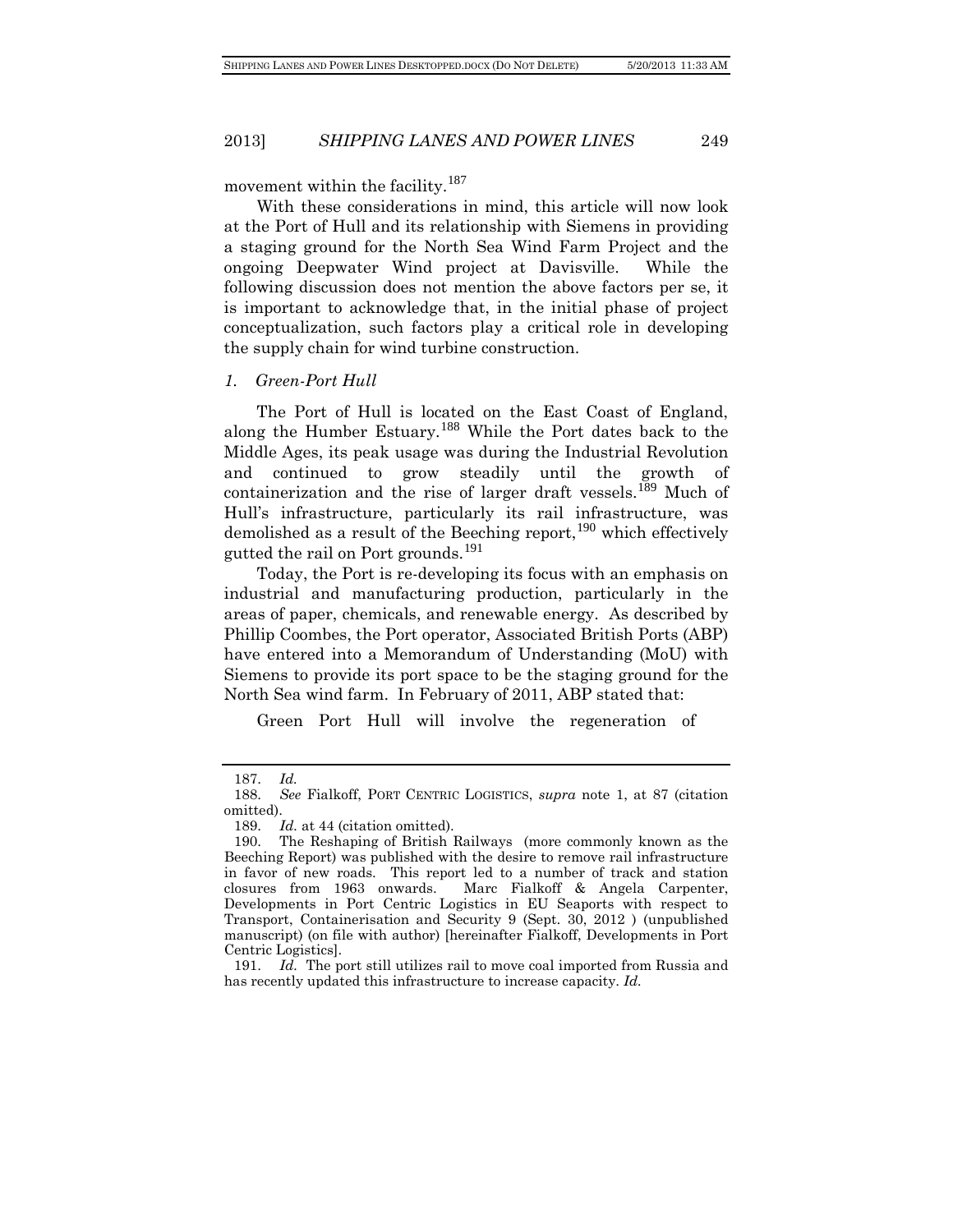Alexandra Dock, an existing port complex that is directly adjacent to a natural deep-water channel. It is therefore perfectly positioned for the receipt of important cargo, component manufacture and the dispatch of the turbines for installation at the wind farms out at sea. . . . The development will comprise of a factory for the production of wind turbine equipment, together with component storage areas, offices and car parking, in addition, a new 600m riverside berth will be constructed for the export of wind turbine components around the site.<sup>[192](#page-31-0)</sup>

In addition to helping regenerate the City of Hull, the increased use of the Port will create approximately 10,000 jobs for the local community as well help encourage other supply operations to use the Port of Hull.<sup>[193](#page-31-1)</sup>

In the case of the Port of Hull and Siemens, a synergistic relationship exists in which the Port and the wind farm benefit in such a way that the wind farm increases the Port's versatility as well as helps it develop and revive its infrastructure in the face of future demand for space and renewable energy production either on site or as a staging ground for such projects. This shows the Port's ability to adapt and thrive in the age where renewables and creative solutions demand innovative approaches to infrastructure management.

#### *2. The Port of Davisville*

In contrast to my observations with the Hull-Siemens project, the relationship between Deepwater Wind and the Port of Davisville seems more part and parcel of the process that U.S. companies undertake when determining whether to use a port for a potential offshore wind installation. As described in the Joint Development Agreement (JDA) between Deepwater Wind and the RIEDC, the RIWINDS study concluded "that 95% of Rhode Island's wind energy potential was located in areas offshore of Rhode Island," and, therefore, it would be opportune for the

<span id="page-31-0"></span><sup>192.</sup> *See* GREENPORTHULL, *What is Green Port,* http://www.greenporthull. co.uk/what-is-green-port/ (Feb. 4, 2011).

<span id="page-31-1"></span><sup>193.</sup> ABP CORPORATE, *Hull & Goole*, http://www.abports.co.uk/Our\_ Locations/Hull\_Goole/ (last visited Mar. 6, 2013). It is important to note that the 10,000 jobs estimate was not given by the Port operator at Hull, but was a number extrapolated by Hull City Council.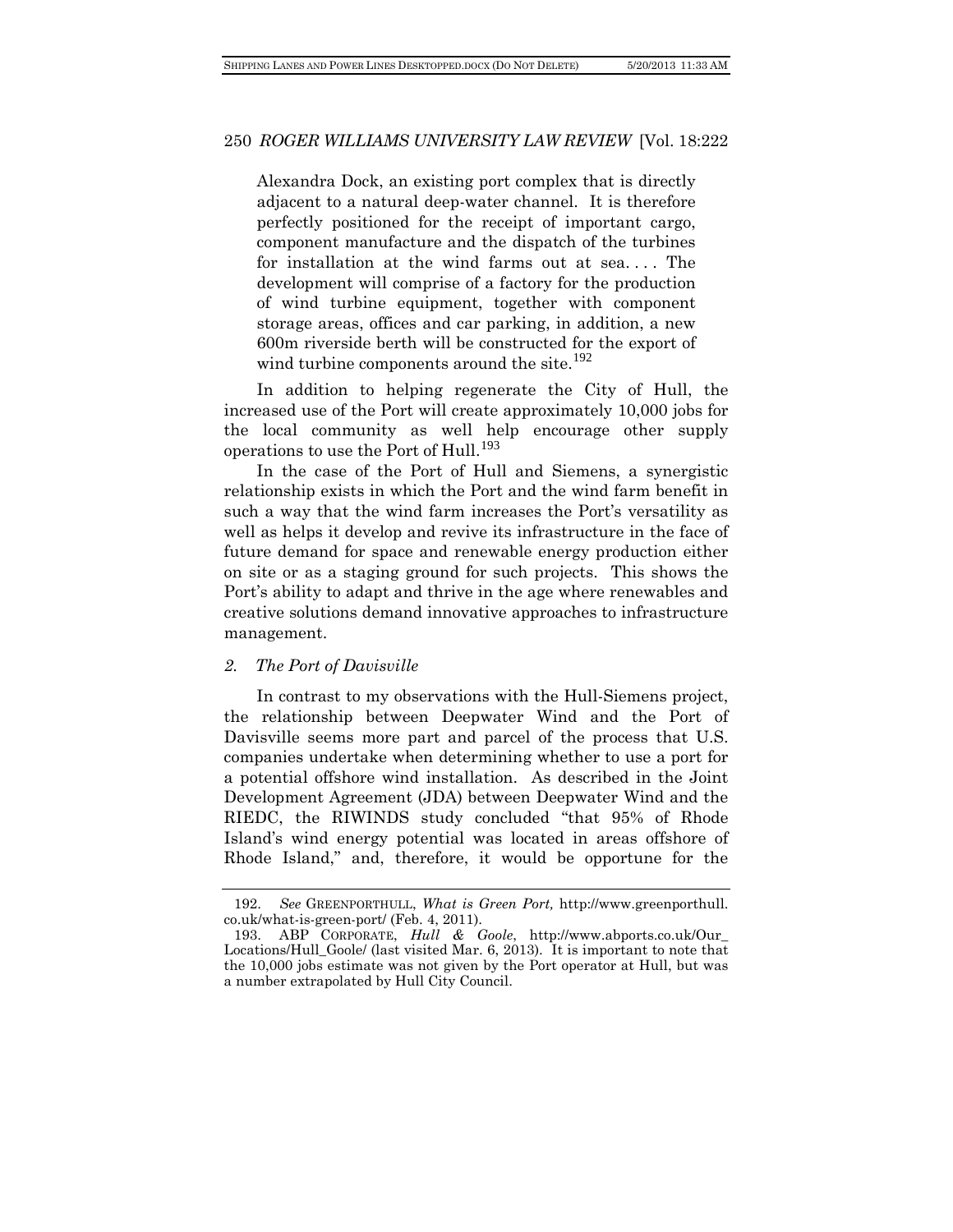development of an offshore wind farm in this area.<sup>[194](#page-32-0)</sup> As part of the JDA, the QDC would lease land to Deepwater Wind at the Davisville location to be used as staging ground for the development of the offshore wind farm.<sup>[195](#page-32-1)</sup> The JDA also lays out the contractual terms and staging of the lease at the Davisville facility. As acknowledged in the Martin Associates report, it was confirmed that ports in Rhode Island, such as Davisville, could serve as laydown sites for assembly as well as manufacturing on port grounds to support operations at the offshore construction sites.<sup>[196](#page-32-2)</sup>

The Martin report describes Deepwater Wind's desire to develop 200 five-to-six megawatt turbines twenty miles off Rhode Island as well as a smaller wind farm (an approximately 30 megawatt farm off Block Island).<sup>[197](#page-32-3)</sup> Within the Port facility at Davisville, approximately eighty acres of land have been designated for manufacturing and assembly operations with utilization of Pier Two as the dock to handle inbound traffic.<sup>[198](#page-32-4)</sup> As described in the report, Pier Two will receive upgrades as a result of the TIGER grant mentioned earlier and will begin to use the crane which was also purchased with TIGER grant funds.<sup>[199](#page-32-5)</sup> Moreover, the report describes usage of Terminal Five within the Port as an area to store steel coils and subsequent barging of equipment.<sup>[200](#page-32-6)</sup>

Port administrators have differing opinions on wind energy using port grounds. At Hull, the relationship seems to be welcomed and encouraged because of the mutual benefit for the Port and for Siemens. In contrast, while Davisville and the Rhode Island economy will benefit from the increased use of the Port as well as the increase in employment as a result of the project, the Port is concerned with ensuring its ability to continue to serve those tenants that are the primary users of the port. Specifically, the Port wants to ensure space and facility for the auto imports

<span id="page-32-2"></span><span id="page-32-1"></span><span id="page-32-0"></span><sup>194.</sup> *Joint Development Agreement Between the State of Rhode Island and Deepwater Wind Rhode Island, LLC* 2 (2009), http://www.cfcri.com/Joint\_ Development\_Agreement\_1-2-2009\_1.pdf.

<sup>195.</sup> *Id.* at 14

<span id="page-32-3"></span><sup>196.</sup> Martin Associates Report, *supra* note 5, at Slide 133.

<sup>197.</sup> *Id.* at Slide 137.

<span id="page-32-4"></span><sup>198.</sup> *Id.* at Slide 141.

<span id="page-32-5"></span><sup>199.</sup> *Id.*

<span id="page-32-6"></span><sup>200.</sup> *Id.* at Slide 144.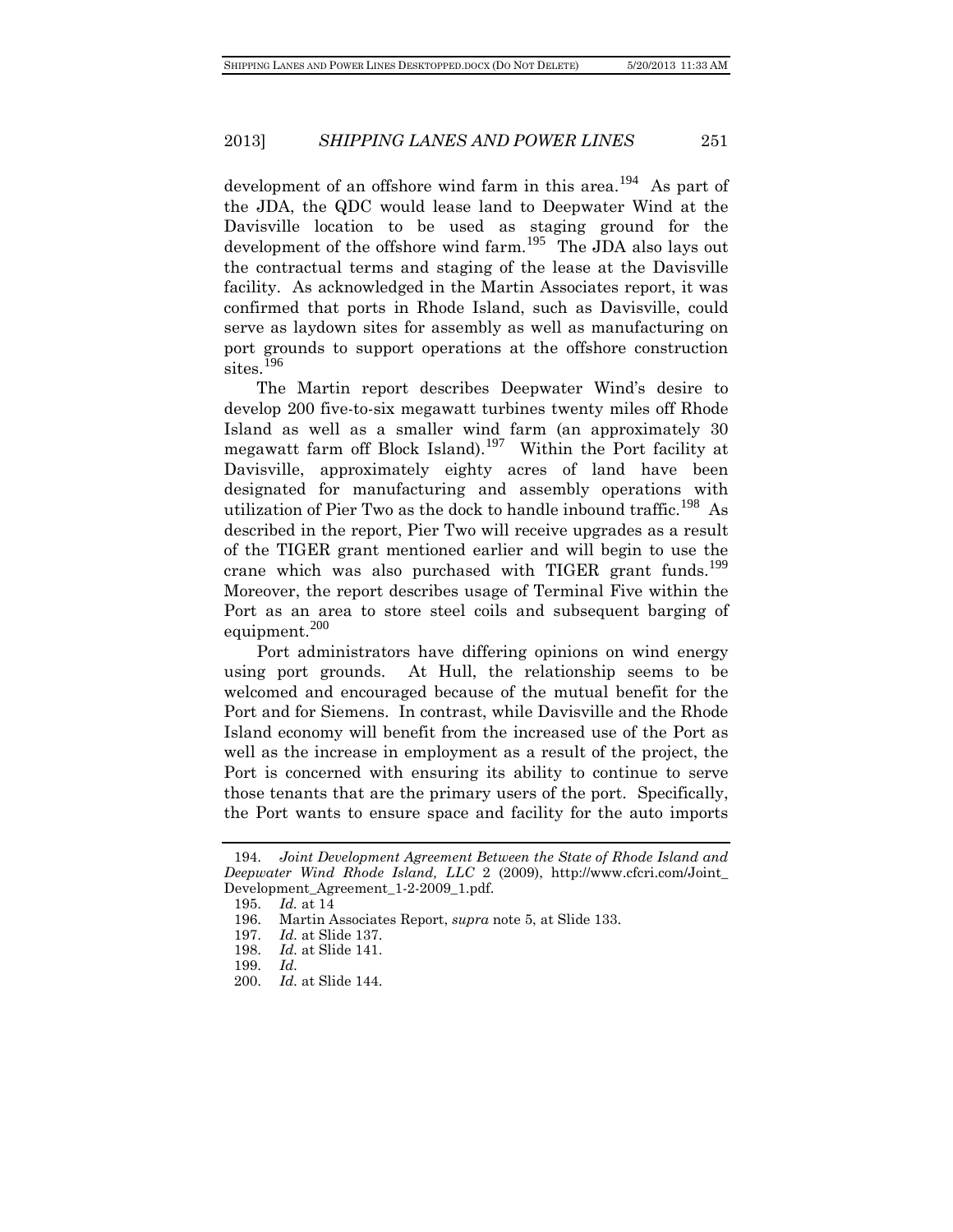from Europe which make Davisville a continued presence with respect to international auto shipment. The synergistic relationship at Hull is contrasted with Davisville's struggle to strike a balance between seeking new projects while also respecting current tenants and operational fluidity.<sup>[201](#page-33-0)</sup> From comparing both the Hull and Davisville facility, one gets the impression that how the port's operational ability is viewed places the port in different lights. In a European context, the port has greater abilities, while in the U.S. the port is still viewed as a piece of infrastructure, to carry out basic purposes without an eye to breaking out of this traditional mold.

#### C. A Match Made in Heaven?

As we observe the contrasting experiences of both the Port of Hull and the Port of Davisville, the reaction is mixed. How synergistic or common-place does the port feel when being the land point of contact for offshore projects? In a sense, we have to look past the port at the national context to understand this relationship. In England and Europe in general, the port is viewed as a piece of regional development that is allowed to grow via organic means of demand, both from a business and a regional and international context. In the U.S. however, this organic growth is tempered by various legal, economic, and business barriers which view ports as pieces of infrastructure merely a system of cranes, vessels, and warehouses on its grounds.

While the author praises the European model as being more organic, the ever evolving nature of the economic climate in Europe is changing this.<sup>[202](#page-33-1)</sup> For example, while regional

<span id="page-33-0"></span><sup>201.</sup> During the writing of this comment, Cape Wind, the offshore project that was and is still intending to use the Port of New Bedford as its lay-down site for the land-side component of its offshore wind project has met with Governor Lincoln Chafee to discuss the use of the Davisville facility as the primary lay-down site for the project. While Cape Wind and Massachusetts claim the Port of New Bedford will be ready to handle the project needs of Cape Wind, the project development team is keeping its options open. Michelle R. Smith, *Cape Wind meets with RI Gov. Chafee on port*, BOSTON.COM , (Nov. 9, 2012), http://www.boston.com/news/local/ massachusetts/2012/11/09/cape-wind-meets-with-rhode-island-

governor/gn7DEHye1JYB2s1SKeCudP/story.html.

<span id="page-33-1"></span><sup>202.</sup> Fialkoff, Developments in Port Centric Logistics, *supra* note 189, at 10.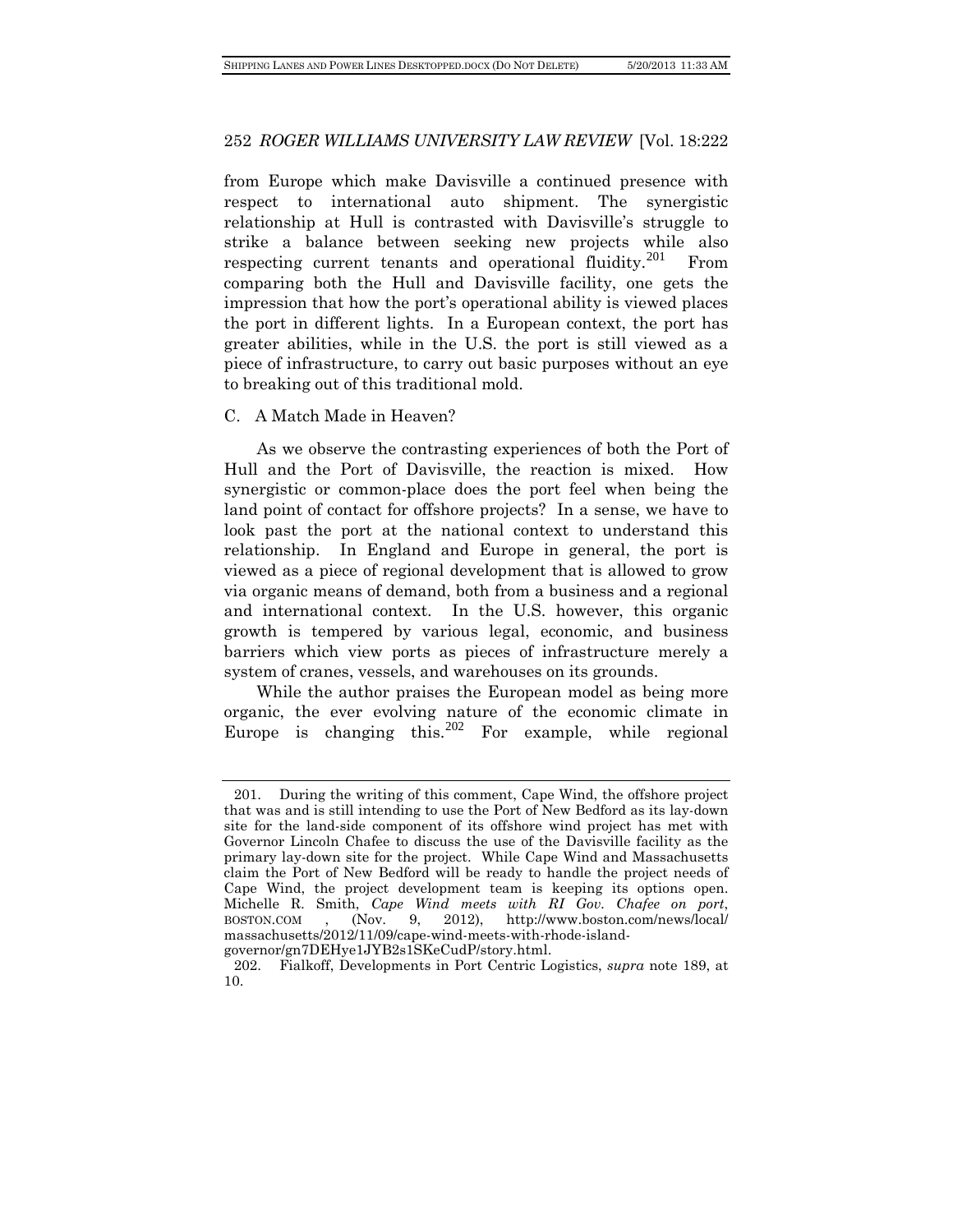organizations viewed ports as important to local development in the United Kingdom, the Comprehensive Spending Review by the Conservative Government caused regional organizations to consolidate or be eliminated in place of stronger local-enterprise partnerships, which cannot handle the ports economic impacts. As observed while conducting fieldwork at Immingham, the local economic partnerships are not equipped to handle the transport and economic impact that the Port [Immingham] has on that area.

To this extent, further analysis from a regional development perspective would reveal more information and give the Port of Davisville a case study, like the Port of Hull, to help guide future development and discussions with other wind companies, such as Cape Wind. From what has been observed thus far, the administrative barriers, market drivers, and the way the U.S. views ports seems to prove to be the biggest challenge for operations to move forward. While the EU and European states view ports more holistically as contributing to not just the supply chain, but to multiple sectors of a country's economic development, this is only slowly taking shape in the U.S. The Davisville facility seems to be trying to become a practical example, but is slow and is working through the growing pains of balancing port space for traditional operations and creating space for renewable energy production offshore.

One area in particular that the U.S. needs to improve or at least speed up its development is the use of port space for renewable energy production. Here, the European ports have figured out that a multi-use port allows for both economic development as well as centralization of activity from a transport, supply chain, and energy production perspective. While this paper focused mostly on transport and used wind energy as a case study to analyze the different approaches taken by the U.S., UK, and Germany, the U.S. can learn a lot from our European counterparts with utilization of port space.

# IV. CONCLUDING THOUGHTS: PUTTING THE PIECES OF THE PUZZLE **TOGETHER**

From the outset, the port can be considered a dynamic piece of infrastructure in the context of transport and supply chain logistics. It serves as a platform for intermodal operations, a vehicle to deliver sustainable transport solutions, as well as a safe